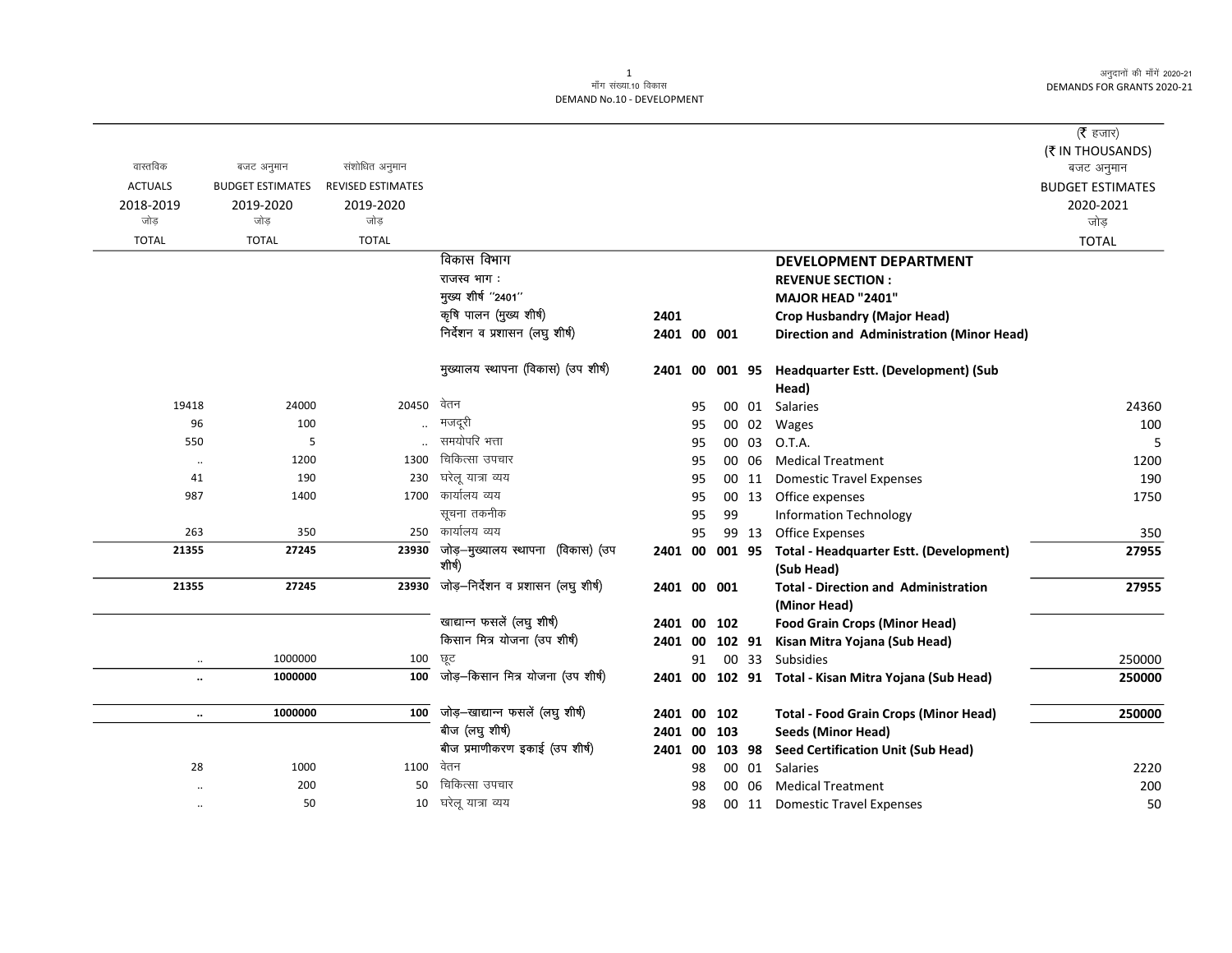|                |                         |                          |                                     |             |    |    |       |                                                         | (रै हजार)               |
|----------------|-------------------------|--------------------------|-------------------------------------|-------------|----|----|-------|---------------------------------------------------------|-------------------------|
|                |                         |                          |                                     |             |    |    |       |                                                         | (₹ IN THOUSANDS)        |
| वास्तविक       | बजट अनुमान              | संशोधित अनुमान           |                                     |             |    |    |       |                                                         | बजट अनुमान              |
| <b>ACTUALS</b> | <b>BUDGET ESTIMATES</b> | <b>REVISED ESTIMATES</b> |                                     |             |    |    |       |                                                         | <b>BUDGET ESTIMATES</b> |
| 2018-2019      | 2019-2020               | 2019-2020                |                                     |             |    |    |       |                                                         | 2020-2021               |
| जोड            | जोड                     | जोड                      |                                     |             |    |    |       |                                                         | जोड                     |
| <b>TOTAL</b>   | <b>TOTAL</b>            | <b>TOTAL</b>             |                                     |             |    |    |       |                                                         | <b>TOTAL</b>            |
| 95             | 200                     | 200                      | कार्यालय व्यय                       |             | 98 |    | 00 13 | <b>Office Expenses</b>                                  | 200                     |
|                |                         |                          | सूचना तकनीक                         |             | 98 | 99 |       | <b>Information Technology</b>                           |                         |
| $\cdot\cdot$   | 100                     | 100                      | कार्यालय व्यय                       |             | 98 |    | 99 13 | <b>Office Expenses</b>                                  | 100                     |
| 123            | 1550                    | 1460                     | जोड़—बीज प्रमाणीकरण इकाई (उप शीर्ष) | 2401 00     |    |    |       | 103 98 Total - Seed Certification Unit (Sub Head)       | 2770                    |
|                |                         |                          | बीज फार्म (उप शीर्ष)                | 2401 00     |    |    |       | 103 89 Seed Farm (Sub Head)                             |                         |
|                |                         |                          | वेतन                                |             | 89 |    |       | 00 01 Salaries                                          |                         |
| 15822          | 19000                   | 16600                    | स्वीकृत                             |             |    |    |       | Voted                                                   | 18950                   |
| $\ddotsc$      | 200                     | 200                      | भारित                               |             |    |    |       | Charged                                                 | 200                     |
| $\ddotsc$      | 15                      |                          | समयोपरि भत्ता                       |             | 89 |    | 00 03 | O.T.A.                                                  | 15                      |
| 122            | 900                     | 300                      | चिकित्सा उपचार                      |             | 89 |    | 00 06 | <b>Medical Treatment</b>                                | 900                     |
| 4              | 80                      | 60                       | घरेलू यात्रा व्यय                   |             | 89 |    | 00 11 | <b>Domestic Travel Expenses</b>                         | 80                      |
| 36             | 150                     | 100                      | कार्यालय व्यय                       |             | 89 |    | 00 13 | <b>Office Expenses</b>                                  | 150                     |
| 15984          | 20345                   | 17260                    | जोड़-बीज फार्म (उप शीर्ष)           |             |    |    |       | 2401 00 103 89 Total - Seed Farm (Sub Head)             | 20295                   |
| 15984          | 20145                   | 17060                    | स्वीकृत                             |             |    |    |       | <b>Voted</b>                                            | 20095                   |
| $\ddotsc$      | 200                     | 200                      | भारित                               |             |    |    |       | Charged                                                 | 200                     |
|                |                         |                          | बीज प्रमाणीकरण इकाई व परीक्षण योजना |             |    |    |       | 2401 00 103 88 Seed Certification Unit & Testing Scheme |                         |
|                |                         |                          | (उप शीर्ष)                          |             |    |    |       | (Sub Head)                                              |                         |
| 301            | 1000                    | 2100                     | वेतन                                |             | 88 |    | 00 01 | Salaries                                                | 2650                    |
| 3              | 50                      | 50                       | चिकित्सा उपचार                      |             | 88 |    | 00 06 | <b>Medical Treatment</b>                                | 100                     |
| $\ddotsc$      | 10                      | 10                       | घरेलू यात्रा व्यय                   |             | 88 |    | 00 11 | <b>Domestic Travel Expenses</b>                         | 20                      |
| 34             | 340                     | 340                      | कार्यालय व्यय                       |             | 88 |    | 00 13 | <b>Office Expenses</b>                                  | 340                     |
| 338            | 1400                    | 2500                     | जोड़—बीज प्रमाणीकरण इकाई व परीक्षण  | 2401 00     |    |    |       | 103 88 Total - Seed Certification Unit & Testing        | 3110                    |
|                |                         |                          | योजना (उप शीर्ष)                    |             |    |    |       | <b>Scheme (Sub Head)</b>                                |                         |
| 16445          | 23295                   | 21220                    | जोड़-बीज (लघु शीर्ष)                | 2401 00 103 |    |    |       | <b>Total - Seeds (Minor Head)</b>                       | 26175                   |
| 16445          | 23095                   | 21020                    | स्वीकृत                             |             |    |    |       | Voted                                                   | 25975                   |
| $\ldots$       | 200                     | 200                      | भारित                               |             |    |    |       | Charged                                                 | 200                     |
|                |                         |                          | कृषि फॉर्म (लघु शीर्ष)              | 2401 00 104 |    |    |       | <b>Agricultural Farms (Minor Head)</b>                  |                         |
|                |                         |                          | स्मार्ट कृषि योजना (उप शीर्ष)       | 2401 00     |    |    |       | 104 95 Smart Krishi Yojna (Sub Head)                    |                         |
|                | 700                     |                          | मजदूरी                              |             | 95 |    | 00 02 | Wages                                                   |                         |
| $\ldots$       | 300                     |                          | घरेलू यात्रा व्यय                   |             | 95 |    |       | 00 11 Domestic Travel Expenses                          |                         |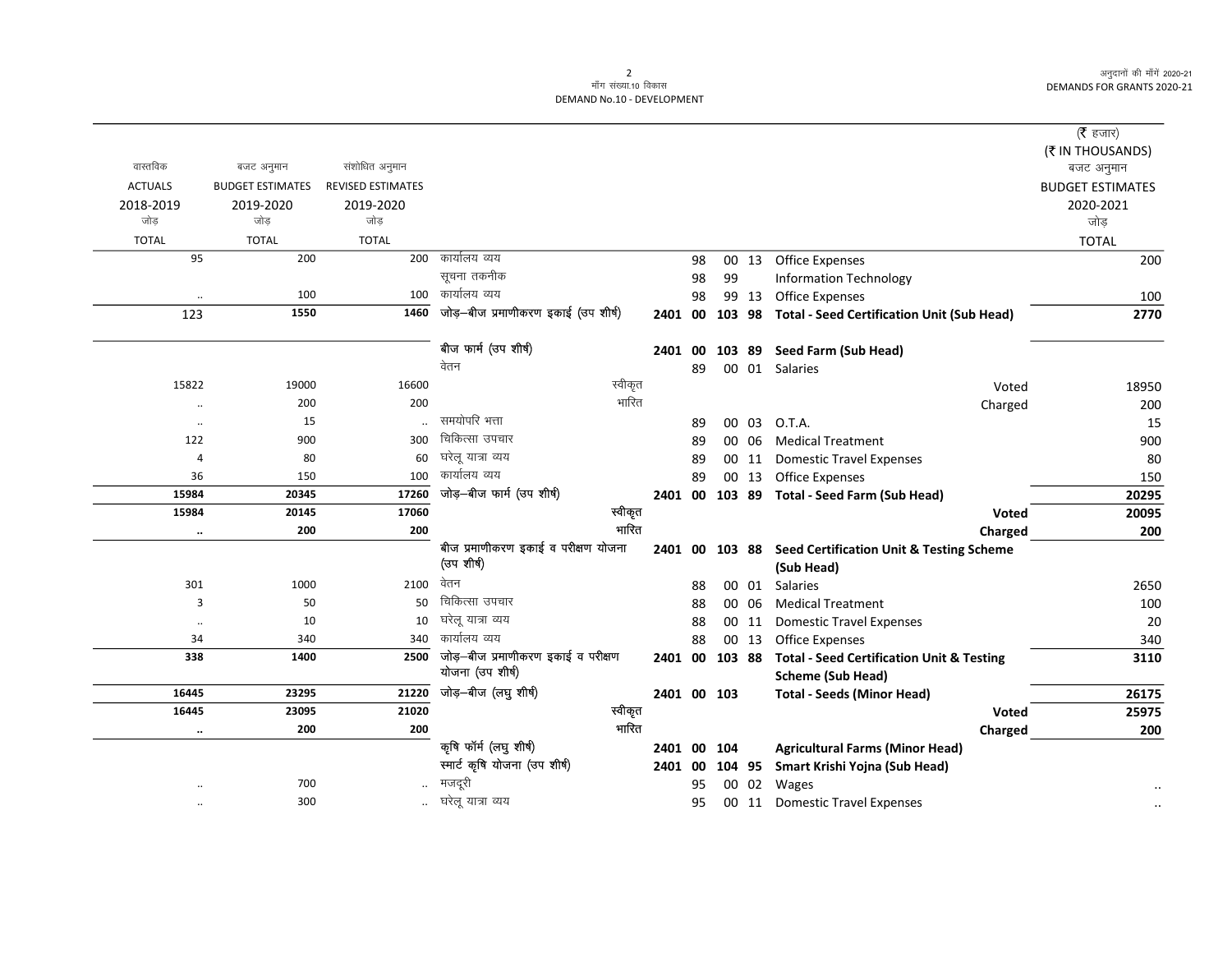$\overline{\phantom{0}}$ 

| वास्तविक             | बजट अनुमान              | संशोधित अनुमान           |                                                                            |         |    |        |       |                                                                    | ( $\bar{\tau}$ हजार)<br>(₹ IN THOUSANDS)<br>बजट अनुमान |
|----------------------|-------------------------|--------------------------|----------------------------------------------------------------------------|---------|----|--------|-------|--------------------------------------------------------------------|--------------------------------------------------------|
| <b>ACTUALS</b>       | <b>BUDGET ESTIMATES</b> | <b>REVISED ESTIMATES</b> |                                                                            |         |    |        |       |                                                                    | <b>BUDGET ESTIMATES</b>                                |
| 2018-2019            | 2019-2020               | 2019-2020                |                                                                            |         |    |        |       |                                                                    | 2020-2021                                              |
| जोड                  | जोड                     | जोड                      |                                                                            |         |    |        |       |                                                                    | जोड                                                    |
| <b>TOTAL</b>         | <b>TOTAL</b>            | <b>TOTAL</b>             |                                                                            |         |    |        |       |                                                                    | <b>TOTAL</b>                                           |
| $\cdot$ .            | 2000                    |                          | कार्यालय व्यय                                                              |         | 95 |        | 00 13 | <b>Office Expenses</b>                                             |                                                        |
| $\ddot{\phantom{0}}$ | 20000                   |                          | आपूर्ति और सामग्री                                                         |         | 95 |        | 00 21 | Supplies & Materials                                               |                                                        |
| $\ddotsc$            | 2000                    |                          | अन्य प्रभार                                                                |         | 95 |        | 00 50 | <b>Other Charges</b>                                               |                                                        |
| $\ldots$             | 25000                   |                          | जोड़- स्मार्ट कृषि योजना (उप शीर्ष)                                        | 2401 00 |    |        |       | 104 95 Total - Smart Krishi Yojna (Sub Head)                       |                                                        |
|                      |                         |                          | परंपरागत कृषि विकास योजना (सी.एस.एस)<br>(उप शीर्ष)                         | 2401 00 |    |        |       | 104 94 Paramparagat Krishi Vikas Yojna (CSS) (Sub<br>Head)         |                                                        |
| $\ddotsc$            | 100000                  | 50000                    | अन्य प्रभार                                                                |         | 94 |        | 00 50 | <b>Other Charges</b>                                               | 100000                                                 |
| $\ldots$             | 100000                  | 50000                    | जोड़— परंपरागत कृषि विकास योजना (सी.<br>एस.एस) (उप शीर्ष)                  | 2401 00 |    |        |       | 104 94 Total - Paramparagat Krishi Vikas Yojna<br>(CSS) (Sub Head) | 100000                                                 |
|                      |                         |                          | कृषि प्रौद्योगिकी प्रबंधन संस्था (एटीएमए)                                  | 2401 00 |    | 104 93 |       | <b>Agriculture Technology Management</b>                           |                                                        |
|                      |                         |                          | (सी.एस.एस) (उप शीर्ष)                                                      |         |    |        |       | Agency (ATMA) (CSS) (Sub Head)                                     |                                                        |
|                      | 1000                    |                          | मजदूरी                                                                     |         | 93 |        |       | 00 02 Wages                                                        |                                                        |
|                      | 500                     |                          | घरेलू यात्रा व्यय                                                          |         | 93 |        | 00 11 | <b>Domestic Travel Expenses</b>                                    |                                                        |
| $\ddot{\phantom{a}}$ | 3500                    |                          | अन्य प्रभार                                                                |         | 93 |        | 00 50 | <b>Other Charges</b>                                               |                                                        |
| $\ddotsc$            | 5000                    |                          | जोड़- कृषि प्रौद्योगिकी प्रबंधन संस्था                                     |         |    |        |       | 2401 00 104 93 Total - Agriculture Technology                      |                                                        |
|                      |                         |                          | (एटीएमए) (सी.एस.एस) (उप शीर्ष)                                             |         |    |        |       | <b>Management Agency (ATMA) (CSS) (Sub</b>                         |                                                        |
|                      |                         |                          |                                                                            |         |    |        |       | Head)                                                              |                                                        |
|                      |                         |                          | सुधार के लिए राज्य विस्तार कार्यक्रम को<br>समर्थन (एटीएमए) 'सीएसएस के घटक' |         |    |        |       | 2401 00 104 92 Support to State Extension Programmes               |                                                        |
|                      |                         |                          | कृषि विस्तार पर उप अभियान (एसएएमए)'                                        |         |    |        |       | for Extension reforms (ATMA) component                             |                                                        |
|                      |                         |                          | (सीएसएस) (उप शीर्ष)                                                        |         |    |        |       | of CSS "sub-mission on Agriculture                                 |                                                        |
|                      |                         |                          |                                                                            |         |    |        |       | Extension (SMAE)" (CSS) (Sub Head)                                 |                                                        |
|                      |                         | 400                      | मजदूरी                                                                     |         | 92 |        |       | 00 02 Wages                                                        | 800                                                    |
|                      |                         | 50                       | घरेलू यात्रा व्यय                                                          |         | 92 |        | 00 11 | <b>Domestic Travel Expenses</b>                                    | 100                                                    |
|                      | $\ddot{\phantom{a}}$    | 600                      | कार्यालय व्यय                                                              |         | 92 |        | 00 13 | <b>Office Expenses</b>                                             | 1200                                                   |
|                      | $\ddot{\phantom{a}}$    | 600                      | आपूर्ति और सामग्री                                                         |         | 92 |        |       | 00 21 Supplies & Materials                                         | 1200                                                   |
|                      |                         |                          | 250 अन्य प्रभार                                                            |         | 92 |        | 00 50 | <b>Other Charges</b>                                               | 500                                                    |
|                      |                         |                          | सूचना तकनीक                                                                |         | 92 | 99     |       | <b>Information Technology</b>                                      |                                                        |
|                      |                         |                          | 180 कार्यालय व्यय                                                          |         | 92 |        |       | 99 13 Office Expenses                                              | 360                                                    |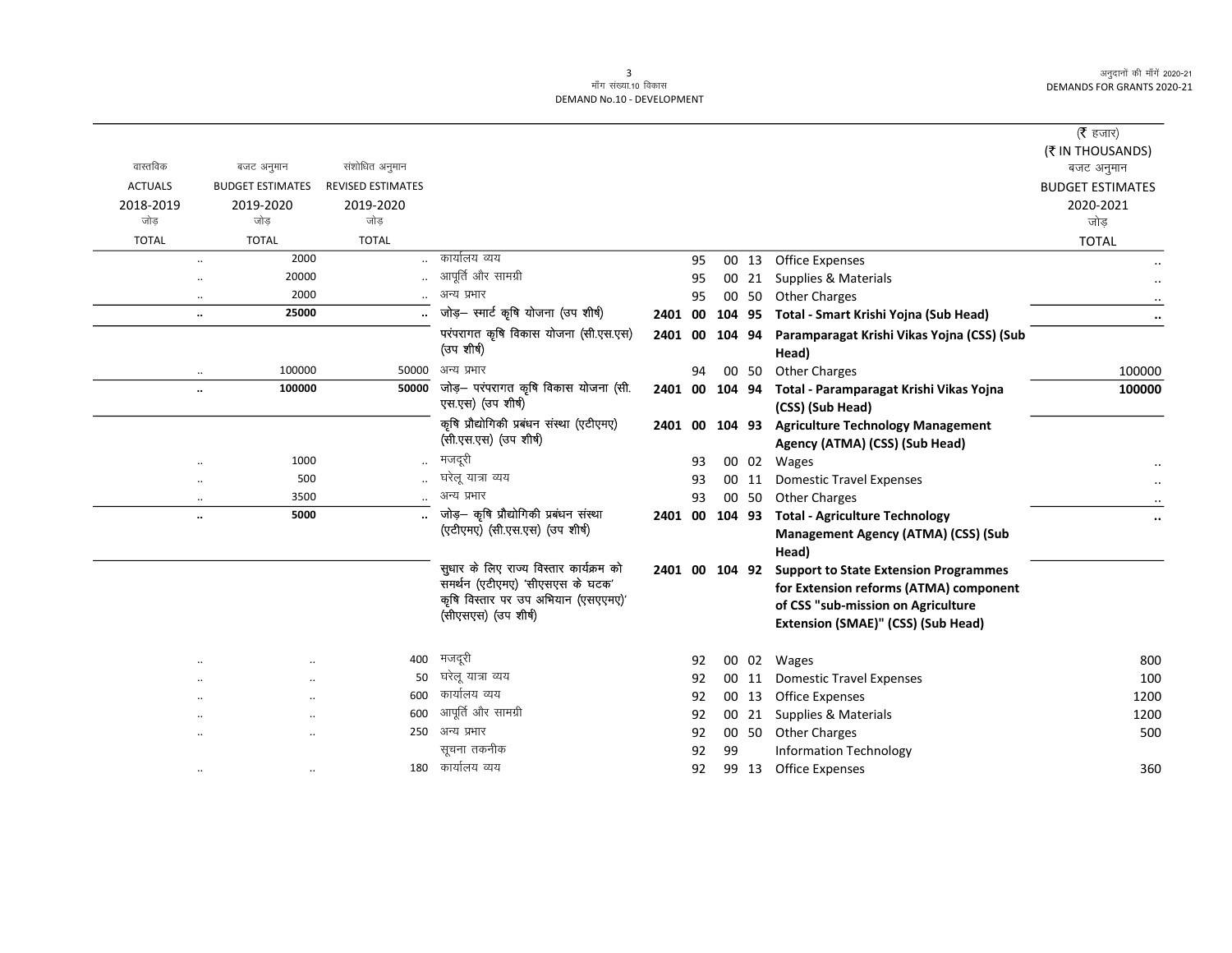|                      |                         |                          |                                                                                 |                |    |             |        |                                                      | ( $\bar{\tau}$ हजार)    |
|----------------------|-------------------------|--------------------------|---------------------------------------------------------------------------------|----------------|----|-------------|--------|------------------------------------------------------|-------------------------|
|                      |                         |                          |                                                                                 |                |    |             |        |                                                      | (₹ IN THOUSANDS)        |
| वास्तविक             | बजट अनुमान              | संशोधित अनुमान           |                                                                                 |                |    |             |        |                                                      | बजट अनुमान              |
| <b>ACTUALS</b>       | <b>BUDGET ESTIMATES</b> | <b>REVISED ESTIMATES</b> |                                                                                 |                |    |             |        |                                                      | <b>BUDGET ESTIMATES</b> |
| 2018-2019            | 2019-2020               | 2019-2020                |                                                                                 |                |    |             |        |                                                      | 2020-2021               |
| जोड                  | जोड                     | जोड                      |                                                                                 |                |    |             |        |                                                      | जोड                     |
| <b>TOTAL</b>         | <b>TOTAL</b>            | <b>TOTAL</b>             |                                                                                 |                |    |             |        |                                                      | <b>TOTAL</b>            |
| $\ddotsc$            | $\ddotsc$               | 2080                     | जोड़-सुधार के लिए राज्य विस्तार कार्यक्रम<br>को समर्थन (एटीएमए) 'सीएसएस के घटक' | 2401 00 104 92 |    |             |        | <b>Total - Support to State Extension</b>            | 4160                    |
|                      |                         |                          | कृषि विस्तार पर उप अभियान (एसएएमए)'                                             |                |    |             |        | <b>Programmes for Extension reforms</b>              |                         |
|                      |                         |                          | (सीएसएस) (उप शीर्ष)                                                             |                |    |             |        | (ATMA) component of CSS "sub-mission                 |                         |
|                      |                         |                          |                                                                                 |                |    |             |        | on Agriculture Extension (SMAE)" (CSS)               |                         |
|                      |                         |                          |                                                                                 |                |    |             |        | (Sub Head)                                           |                         |
| $\ddotsc$            | 130000                  | 52080                    | जोड़-कृषि फॉर्म (लघु शीर्ष)                                                     | 2401 00        |    | 104         |        | <b>Total - Agricultural Farms (Minor Head)</b>       | 104160                  |
|                      |                         |                          | खाद व उर्वरक (लघु शीर्ष)                                                        | 2401 00        |    | 105         |        | <b>Manure and Fertilisers (Minor Head)</b>           |                         |
|                      |                         |                          | स्लज तथा खाद वितरण योजना (उप शीर्ष)                                             | 2401 00        |    | 105 92      |        | Scheme for distribution of Sludge &                  |                         |
|                      |                         |                          |                                                                                 |                |    |             |        | <b>Manure (Sub Head)</b>                             |                         |
| 6118                 | 6600                    | 6870                     | वेतन                                                                            |                | 92 |             | 00 01  | Salaries                                             | 8000                    |
| $\cdot\cdot$         | 15                      |                          | समयोपरि भत्ता                                                                   |                | 92 | 00          | 03     | O.T.A.                                               | 15                      |
| 265                  | 500                     | 200                      | चिकित्सा उपचार                                                                  |                | 92 | 00          | -06    | <b>Medical Treatment</b>                             | 500                     |
| $\ddotsc$            | 36                      | 20                       | घरेलू यात्रा व्यय                                                               |                | 92 |             | 00 11  | <b>Domestic Travel Expenses</b>                      | 25                      |
| 39                   | 150                     | 100                      | कार्यालय व्यय                                                                   |                | 92 |             | 00 13  | <b>Office Expenses</b>                               | 150                     |
| 6422                 | 7301                    | 7190                     | जोड़-स्लज तथा खाद वितरण योजना (उप<br>शीर्ष)                                     | 2401 00        |    | 105 92      |        | Total - Scheme for distribution of Sludge &          | 8690                    |
|                      |                         |                          |                                                                                 |                |    |             |        | <b>Manure (Sub Head)</b>                             |                         |
| 6422                 | 7301                    | 7190                     | जोड़—खाद व उर्वरक (लघु शीर्ष)                                                   |                |    | 2401 00 105 |        | <b>Total - Manure and Fertilisers (Minor Head)</b>   | 8690                    |
|                      |                         |                          | पौध सुरक्षा (लघु शीर्ष)                                                         | 2401 00        |    | 107         |        | <b>Plant Protection (Minor Head)</b>                 |                         |
|                      |                         |                          | पौध सुरक्षा योजना (उप शीर्ष)                                                    | 2401 00        |    |             | 107 95 | <b>Plant Protection Scheme (Sub Head)</b>            |                         |
| 7808                 | 9300                    | 9300                     | वेतन                                                                            |                | 95 |             | 00 01  | <b>Salaries</b>                                      | 9900                    |
| 270                  | 800                     | 600                      | चिकित्सा उपचार                                                                  |                | 95 |             | 00 06  | <b>Medical Treatment</b>                             | 600                     |
| $\cdot\cdot$         | 50                      | 50                       | घरेलू यात्रा व्यय                                                               |                | 95 |             | 00 11  | <b>Domestic Travel Expenses</b>                      | 50                      |
| 130                  | 300                     | 500                      | कार्यालय व्यय                                                                   |                | 95 |             | 00 13  | <b>Office Expenses</b>                               | 500                     |
|                      |                         |                          | सूचना तकनीक                                                                     |                | 95 | 99          |        | <b>Information Technology</b>                        |                         |
| $\ddot{\phantom{a}}$ | 80                      | 80                       | कार्यालय व्यय                                                                   |                | 95 |             | 99 13  | Office Expenses                                      | 80                      |
| 8208                 | 10530                   | 10530                    | जोड़-पौध सुरक्षा योजना (उप शीर्ष)                                               | 2401 00        |    |             |        | 107 95 Total - Plant Protection Scheme (Sub Head)    | 11130                   |
| 8208                 | 10530                   | 10530                    | जोड़-पौध सुरक्षा (लघु शीर्ष)                                                    | 2401 00        |    | 107         |        | <b>Total - Plant Protection (Minor Head)</b>         | 11130                   |
|                      |                         |                          | किसानों का प्रशिक्षण व विस्तार (लघु शीर्ष)                                      |                |    | 2401 00 109 |        | <b>Extension &amp; Farmers Training (Minor Head)</b> |                         |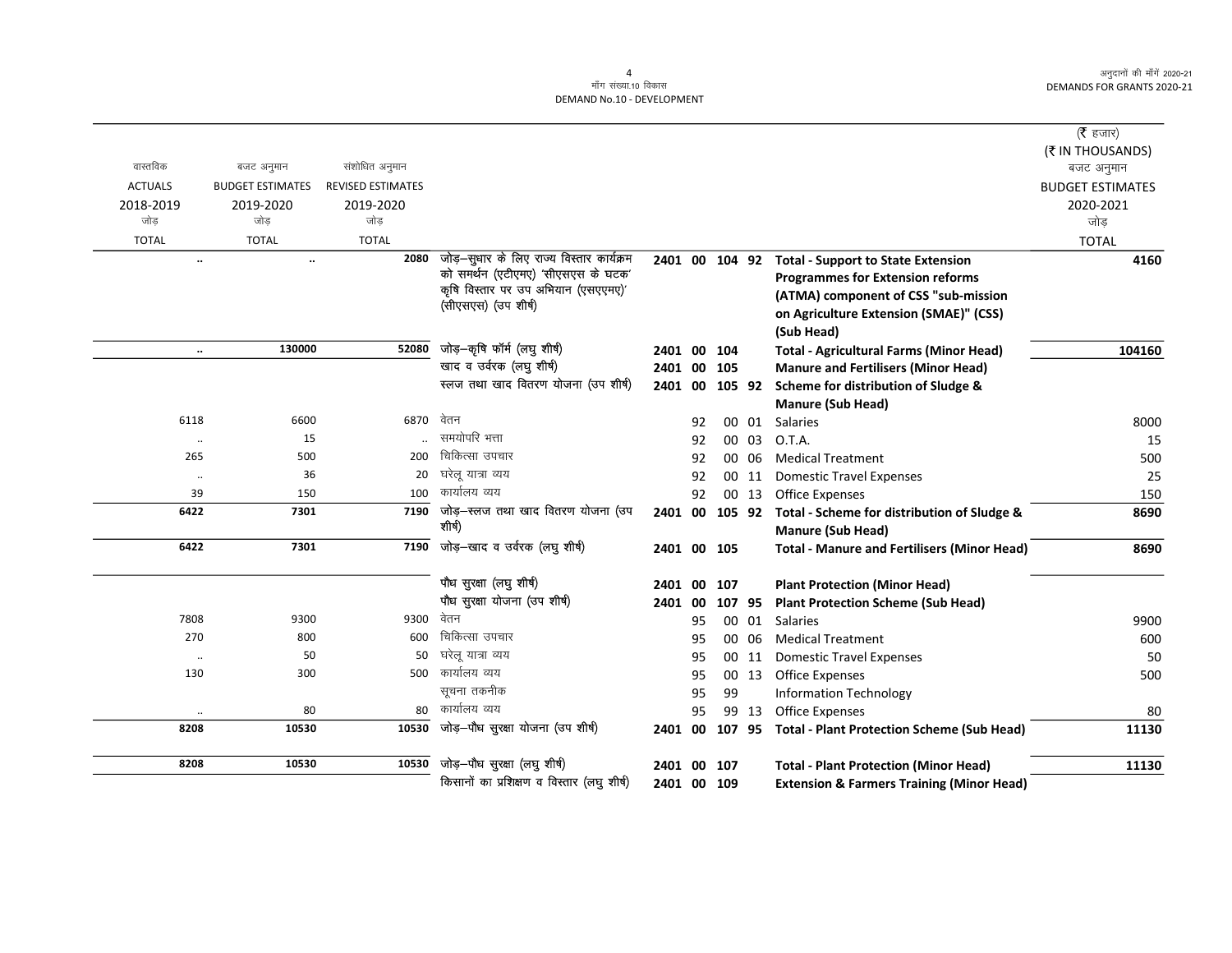|                |                         |                          |                                                        |                |    |       |                                                            | (रै हजार)               |
|----------------|-------------------------|--------------------------|--------------------------------------------------------|----------------|----|-------|------------------------------------------------------------|-------------------------|
|                |                         |                          |                                                        |                |    |       |                                                            | (₹ IN THOUSANDS)        |
| वास्तविक       | बजट अनुमान              | संशोधित अनुमान           |                                                        |                |    |       |                                                            | बजट अनुमान              |
| <b>ACTUALS</b> | <b>BUDGET ESTIMATES</b> | <b>REVISED ESTIMATES</b> |                                                        |                |    |       |                                                            | <b>BUDGET ESTIMATES</b> |
| 2018-2019      | 2019-2020               | 2019-2020                |                                                        |                |    |       |                                                            | 2020-2021               |
| जोड            | जोड                     | जोड                      |                                                        |                |    |       |                                                            | जोड़                    |
| <b>TOTAL</b>   | <b>TOTAL</b>            | <b>TOTAL</b>             |                                                        |                |    |       |                                                            | <b>TOTAL</b>            |
|                |                         |                          | आई.ए.डी.पी. के तहत कर्मचारी विस्तार (उप<br>शीर्ष)      |                |    |       | 2401 00 109 88 Extension Staff under I.A.D.P (Sub Head)    |                         |
|                |                         |                          | वेतन                                                   |                |    |       |                                                            |                         |
| 25247          | 28000                   | 28600                    |                                                        |                | 88 |       | 00 01 Salaries                                             | 27800                   |
| 687            | 800                     | 800                      | चिकित्सा उपचार                                         |                | 88 | 00 06 | <b>Medical Treatment</b>                                   | 800                     |
| $\ddotsc$      | 50                      | 50                       | घरेलू यात्रा व्यय                                      |                | 88 | 00 11 | <b>Domestic Travel Expenses</b>                            | 50                      |
| 58             | 250                     | 100                      | कार्यालय व्यय                                          |                | 88 | 00 13 | <b>Office Expenses</b>                                     | 200                     |
| 25992          | 29100                   | 29550                    | जोड़-आई.ए.डी.पी. के तहत कर्मचारी<br>विस्तार (उप शीर्ष) | 2401 00        |    |       | 109 88 Total - Extension Staff Under I.A.D.P (Sub<br>Head) | 28850                   |
|                |                         |                          | उर्वरक संबंधी सयुक्त प्रदर्शन (उप शीर्ष)               | 2401 00 109 85 |    |       | <b>Composite demonstration on Fertilisers</b>              |                         |
|                |                         |                          |                                                        |                |    |       | (Sub Head)                                                 |                         |
| 2655           | 4400                    | 3750                     | वेतन                                                   |                | 85 | 00 01 | Salaries                                                   | 4600                    |
| 9              | 400                     | 300                      | चिकित्सा उपचार                                         |                | 85 | 00 06 | <b>Medical Treatment</b>                                   | 400                     |
| $\cdot$        | 70                      | 20                       | घरेलू यात्रा व्यय                                      |                | 85 | 00 11 | <b>Domestic Travel Expenses</b>                            | 70                      |
| $\ddotsc$      | 20                      | 20                       | कार्यालय व्यय                                          |                | 85 | 00 13 | Office Expenses                                            | 20                      |
| 2664           | 4890                    | 4090                     | जोड़—उर्वरक संबंधी सयुक्त प्रदर्शन (उप                 |                |    |       | 2401 00 109 85 Total - Composite demonstration on          | 5090                    |
|                |                         |                          | शीर्ष)                                                 |                |    |       | <b>Fertilisers (Sub Head)</b>                              |                         |
|                |                         |                          | किसानों के लिए प्रशिक्षण व शिक्षा केन्द्र              |                |    |       | 2401 00 109 69 Farmers Training and Education Centre       |                         |
|                |                         |                          | (उप शीर्ष)                                             |                |    |       | (Sub Head)                                                 |                         |
| 3910           | 4700                    | 3650                     | वेतन                                                   |                | 69 | 00 01 | <b>Salaries</b>                                            | 4200                    |
| $\cdot\cdot$   | 20                      |                          | समयोपरि भत्ता                                          |                | 69 | 00 03 | O.T.A.                                                     | 20                      |
| 221            | 400                     | 200                      | चिकित्सा उपचार                                         |                | 69 | 00 06 | <b>Medical Treatment</b>                                   | 400                     |
| $\ddotsc$      | 40                      | 40                       | घरेलू यात्रा व्यय                                      |                | 69 | 00 11 | <b>Domestic Travel Expenses</b>                            | 40                      |
| 269            | 1000                    | 1050                     | कार्यालय व्यय                                          |                | 69 | 00 13 | Office Expenses                                            | 1500                    |
| 4400           | 6160                    | 4940                     | जोड़-किसानों के लिए प्रशिक्षण व शिक्षा                 |                |    |       | 2401 00 109 69 Total - Farmers Training and Education      | 6160                    |
|                |                         |                          | केन्द्र (उप शीर्ष)                                     |                |    |       | Centre (Sub Head)                                          |                         |
|                |                         |                          | विस्तार एवं शिक्षा आदि सहित एकीकृत                     |                |    |       | 2401 00 109 56 Integrated agricultural development         |                         |
|                |                         |                          | कृषि विकास योजना (उप शीर्ष)                            |                |    |       | scheme including extention, education etc.                 |                         |
|                |                         |                          |                                                        |                |    |       | (Sub Head)                                                 |                         |
| 1285           | 1600                    | 1450                     | वेतन                                                   |                | 56 | 00 01 | <b>Salaries</b>                                            | 1700                    |
| 41             | 100                     | 50                       | चिकित्सा उपचार                                         |                | 56 | 00 06 | <b>Medical Treatment</b>                                   | 100                     |
| 460            | 1000                    | 1050                     | कार्यालय व्ययें                                        |                | 56 |       | 00 13 Office Expenses                                      | 1200                    |
|                |                         |                          |                                                        |                |    |       |                                                            |                         |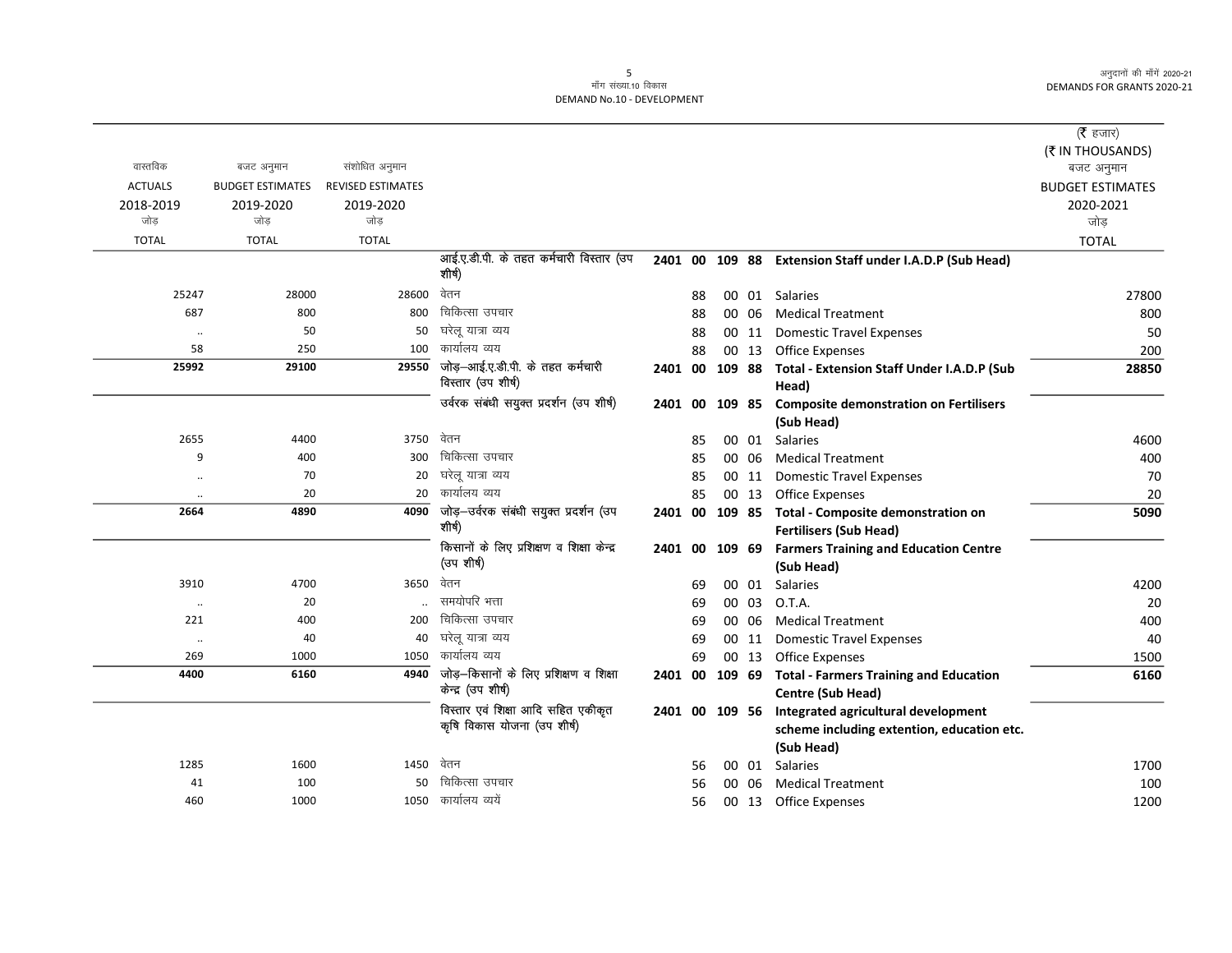|                      |                         |                          |                                                        |                |    |       |                                                                        | ( $\bar{\tau}$ हजार)    |
|----------------------|-------------------------|--------------------------|--------------------------------------------------------|----------------|----|-------|------------------------------------------------------------------------|-------------------------|
|                      |                         |                          |                                                        |                |    |       |                                                                        | (₹ IN THOUSANDS)        |
| वास्तविक             | बजट अनुमान              | संशोधित अनुमान           |                                                        |                |    |       |                                                                        | बजट अनुमान              |
| <b>ACTUALS</b>       | <b>BUDGET ESTIMATES</b> | <b>REVISED ESTIMATES</b> |                                                        |                |    |       |                                                                        | <b>BUDGET ESTIMATES</b> |
| 2018-2019<br>जोड     | 2019-2020<br>जोड        | 2019-2020<br>जोड         |                                                        |                |    |       |                                                                        | 2020-2021               |
|                      |                         |                          |                                                        |                |    |       |                                                                        | जोड़                    |
| <b>TOTAL</b>         | <b>TOTAL</b><br>50      | <b>TOTAL</b>             | आपूर्ति और सामग्री                                     |                |    |       |                                                                        | <b>TOTAL</b>            |
| $\ddot{\phantom{0}}$ |                         |                          | जोड़—विस्तार एवं शिक्षा आदि सहित                       |                | 56 |       | 00 21 Supplies & Materials                                             | 50                      |
| 1786                 | 2750                    | 2550                     | एकीकृत कृषि विकास योजना (उप शीर्ष)                     |                |    |       | 2401 00 109 56 Total - Intergrated agricultural                        | 3050                    |
|                      |                         |                          |                                                        |                |    |       | development scheme including extention,                                |                         |
|                      |                         |                          | बी.डी.ओ. कार्यालय में निवेश बिक्री केन्द्र             |                |    |       | education etc. (Sub Head)                                              |                         |
|                      |                         |                          | (उप शीर्ष)                                             |                |    |       | 2401 00 109 52 Input Sale Counters at BDO office (Sub<br>Head)         |                         |
| $\ddot{\phantom{0}}$ | 50                      |                          | कार्यालय व्ययें                                        |                | 52 |       | 00 13 Office Expenses                                                  |                         |
| $\ddot{\phantom{a}}$ | 2950                    |                          | आपूर्ति व सामग्री                                      |                | 52 |       | 00 21 Supplies & Materials                                             |                         |
|                      | 3000                    |                          | जोड़-बी.डी.ओ. कार्यालय में निवेश बिक्री                |                |    |       | 2401 00 109 52 Total - Input Sale Counters at BDO office               | $\ddot{\phantom{0}}$    |
|                      |                         |                          | केन्द्र (उप शीर्ष)                                     |                |    |       | (Sub Head)                                                             |                         |
| 34842                | 45900                   | 41130                    | जोड़-किसानों का प्रशिक्षण व विस्तार (लघु               | 2401 00 109    |    |       | <b>Total - Extension &amp; Farmers Training</b>                        | 43150                   |
|                      |                         |                          | शीर्ष)                                                 |                |    |       | (Minor Head)                                                           |                         |
|                      |                         |                          | कृषि सम्बन्धि आर्थिक तथा सांख्यिकी (लघु<br>शीर्ष)      | 2401 00 111    |    |       | <b>Agricultural Economics &amp; Statistics (Minor</b><br>Head)         |                         |
|                      |                         |                          | सांख्यिकीय एकक (उप शीर्ष)                              | 2401 00 111 91 |    |       | <b>Statistical Unit (Sub Head)</b>                                     |                         |
| 1770                 | 3500                    | 3150                     | वेतन                                                   |                | 91 | 00 01 | <b>Salaries</b>                                                        | 3500                    |
| 71                   | 100                     | 400                      | चिकित्सा उपचार                                         |                | 91 | 00 06 | <b>Medical Treatment</b>                                               | 260                     |
| $\cdot\cdot$         | 20                      | 20                       | घरेलू यात्रा व्यय                                      |                | 91 | 00 11 | <b>Domestic Travel Expenses</b>                                        | 20                      |
| 172                  | 210                     | 210                      | कार्यालय व्यय                                          |                | 91 |       | 00 13 Office Expenses                                                  | 255                     |
| 2013                 | 3830                    | 3780                     | जोड़-सांख्यिकीय एकक (उप शीर्ष)                         |                |    |       | 2401 00 111 91 Total - Statistical Unit (Sub Head)                     | 4035                    |
| 2944                 | $\ddot{\phantom{0}}$    |                          | पशुओं की जनगणना (सी.एस.एस) (उप शीर्ष)                  |                |    |       | 2401 00 111 68 Conduct of Livestock Census (CSS) (Sub                  |                         |
|                      |                         |                          |                                                        |                |    |       | Head)                                                                  |                         |
| $\ddot{\phantom{a}}$ | 20000                   | $\ddot{\phantom{a}}$     | मजदूरी                                                 |                | 68 |       | 00 02 Wages                                                            | 20000                   |
| $\ddotsc$            | 5000                    | 700                      | कार्यालय व्यय                                          |                | 68 | 00 13 | <b>Office Expenses</b>                                                 | 5000                    |
| $\ddotsc$            | 5000                    |                          | अन्य प्रभार                                            |                | 68 | 00 50 | <b>Other Charges</b>                                                   | 5000                    |
| 2944                 | 30000                   | 700                      | जोड़–पशुओं की जनगणना (सी.एस.एस)<br>(उप शीर्ष)          |                |    |       | 2401 00 111 68 Total - Conduct of Livestock Census (CSS)<br>(Sub Head) | 30000                   |
| 4957                 | 33830                   | 4480                     | जोड़—कृषि सम्बन्धि आर्थिक तथा सांख्यिकी<br>(लघु शीर्ष) | 2401 00 111    |    |       | <b>Total - Agricultural Economics &amp; Statistics</b><br>(Minor Head) | 34035                   |
|                      |                         |                          | कृषि अभियांत्रीकी (लघु शीर्ष)                          | 2401 00 113    |    |       | <b>Agricultural Engineering (Minor Head)</b>                           |                         |
|                      |                         |                          | कृषि अभियांत्रीकी (उप शीर्ष)                           | 2401 00 113 89 |    |       | <b>Agricultural Engineering (Sub Head)</b>                             |                         |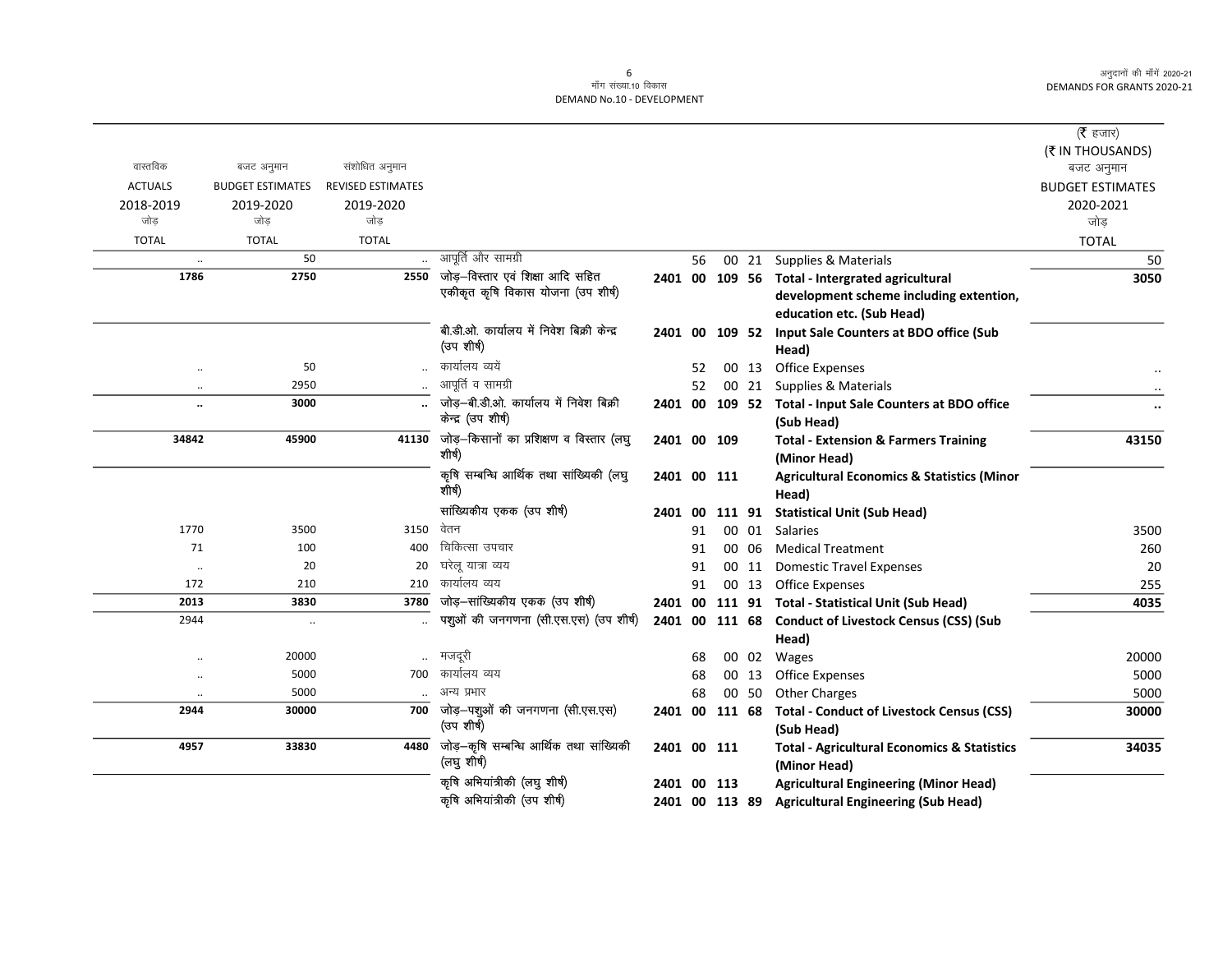|                |                         |                          |                                                                                                    |                |    |    |        |                                                                                                                            | (रै हजार)<br>(₹ IN THOUSANDS) |
|----------------|-------------------------|--------------------------|----------------------------------------------------------------------------------------------------|----------------|----|----|--------|----------------------------------------------------------------------------------------------------------------------------|-------------------------------|
| वास्तविक       | बजट अनुमान              | संशोधित अनुमान           |                                                                                                    |                |    |    |        |                                                                                                                            | बजट अनुमान                    |
| <b>ACTUALS</b> | <b>BUDGET ESTIMATES</b> | <b>REVISED ESTIMATES</b> |                                                                                                    |                |    |    |        |                                                                                                                            | <b>BUDGET ESTIMATES</b>       |
| 2018-2019      | 2019-2020               | 2019-2020                |                                                                                                    |                |    |    |        |                                                                                                                            | 2020-2021                     |
| जोड़           | जोड                     | जोड                      |                                                                                                    |                |    |    |        |                                                                                                                            | जोड                           |
| <b>TOTAL</b>   | <b>TOTAL</b>            | <b>TOTAL</b>             |                                                                                                    |                |    |    |        |                                                                                                                            | <b>TOTAL</b>                  |
| 136            | 300                     | $\ddotsc$                | वेतन                                                                                               |                | 89 |    | 00 01  | <b>Salaries</b>                                                                                                            | 300                           |
| 18             | 300                     | 30                       | चिकित्सा उपचार                                                                                     |                | 89 |    | 00 06  | <b>Medical Treatment</b>                                                                                                   | 200                           |
|                | 5                       |                          | घरेलू यात्रा व्यय                                                                                  |                | 89 |    | 00 11  | <b>Domestic Travel Expenses</b>                                                                                            | 5                             |
|                | 100                     |                          | कार्यालय व्यय                                                                                      |                | 89 |    | 00 13  | <b>Office Expenses</b>                                                                                                     | 50                            |
| 154            | 705                     | 30                       | जोड़-कृषि अभियांत्रीकी (उप शीर्ष)                                                                  | 2401 00 113 89 |    |    |        | <b>Total - Agricultural Engineering (Sub Head)</b>                                                                         | 555                           |
| 154            | 705                     | 30                       | जोड़—कृषि अभियांत्रीकी (लघु शीर्ष)                                                                 | 2401 00 113    |    |    |        | <b>Total - Agricultural Engineering (Minor</b><br>Head)                                                                    | 555                           |
|                |                         |                          | बागवानी एवं सब्जी फसलें (लघु शीर्ष)                                                                | 2401 00 119    |    |    |        | Horticulture & Vegetable Crops (Minor<br>Head)                                                                             |                               |
|                |                         |                          | सब्जी तथा फल (उप शीर्ष)                                                                            | 2401 00        |    |    | 119 99 | <b>Vegetable &amp; Fruits (Sub Head)</b>                                                                                   |                               |
|                |                         |                          | फल एवं सब्जियों को सुरक्षित रखना                                                                   |                | 99 | 80 |        | <b>Preservation of fruits &amp; Vegetables</b>                                                                             |                               |
| 941            | 1250                    | 1050                     | वेतन                                                                                               |                | 99 |    | 80 01  | Salaries                                                                                                                   | 1400                          |
| 293            | 300                     | 250                      | चिकित्सा उपचार                                                                                     |                | 99 |    | 80 06  | <b>Medical Treatment</b>                                                                                                   | 350                           |
| 3              | 50                      | 10                       | घरेलू यात्रा व्यय                                                                                  |                | 99 |    | 80 11  | <b>Domestic Travel Expenses</b>                                                                                            | 50                            |
| 19             | 100                     | 20                       | कार्यालय व्यय                                                                                      |                | 99 |    | 80 13  | <b>Office Expenses</b>                                                                                                     | 50                            |
| 1256           | 1700                    | 1330                     | जोड़-फल एवं सब्जियों को सुरक्षित रखना                                                              |                | 99 | 80 |        | <b>Total - Preservation of fruits &amp; Vegetables</b>                                                                     | 1850                          |
| 1256           | 1700                    | 1330                     | जोड़-सब्जी तथा फल (उप शीर्ष)                                                                       | 2401 00 119 99 |    |    |        | Total - Vegetable & Fruits (Sub Head)                                                                                      | 1850                          |
| 1256           | 1700                    | 1330                     | जोड़-बागवानी एवं सब्जी फसलें (लघु शीर्ष)                                                           | 2401 00 119    |    |    |        | <b>Total - Horticulture &amp; Vegetable Crops</b><br>(Minor Head)                                                          | 1850                          |
|                |                         |                          | अनूसुचित जातियों के लिए विशेष घटक<br>योजना (लघु शीर्ष)                                             | 2401 00 789    |    |    |        | <b>Special Component Plan for Scheduled</b><br><b>Castes (Minor Head)</b>                                                  |                               |
|                |                         |                          | विस्तार एवं शिक्षा आदि सहित फार्म<br>परामर्शी एकीकृत कृषि विकास योजना (एस.<br>सी.एस.पी) (उप शीर्ष) | 2401 00 789 99 |    |    |        | <b>Farm Advisory Integrated agricultural</b><br>development scheme including extention,<br>education etc.(SCSP) (Sub Head) |                               |
| $\cdot\cdot$   | 500                     |                          | 500 आपूर्ति और सामग्री                                                                             |                | 99 |    |        | 00 21 Supplies & Materials                                                                                                 | 400                           |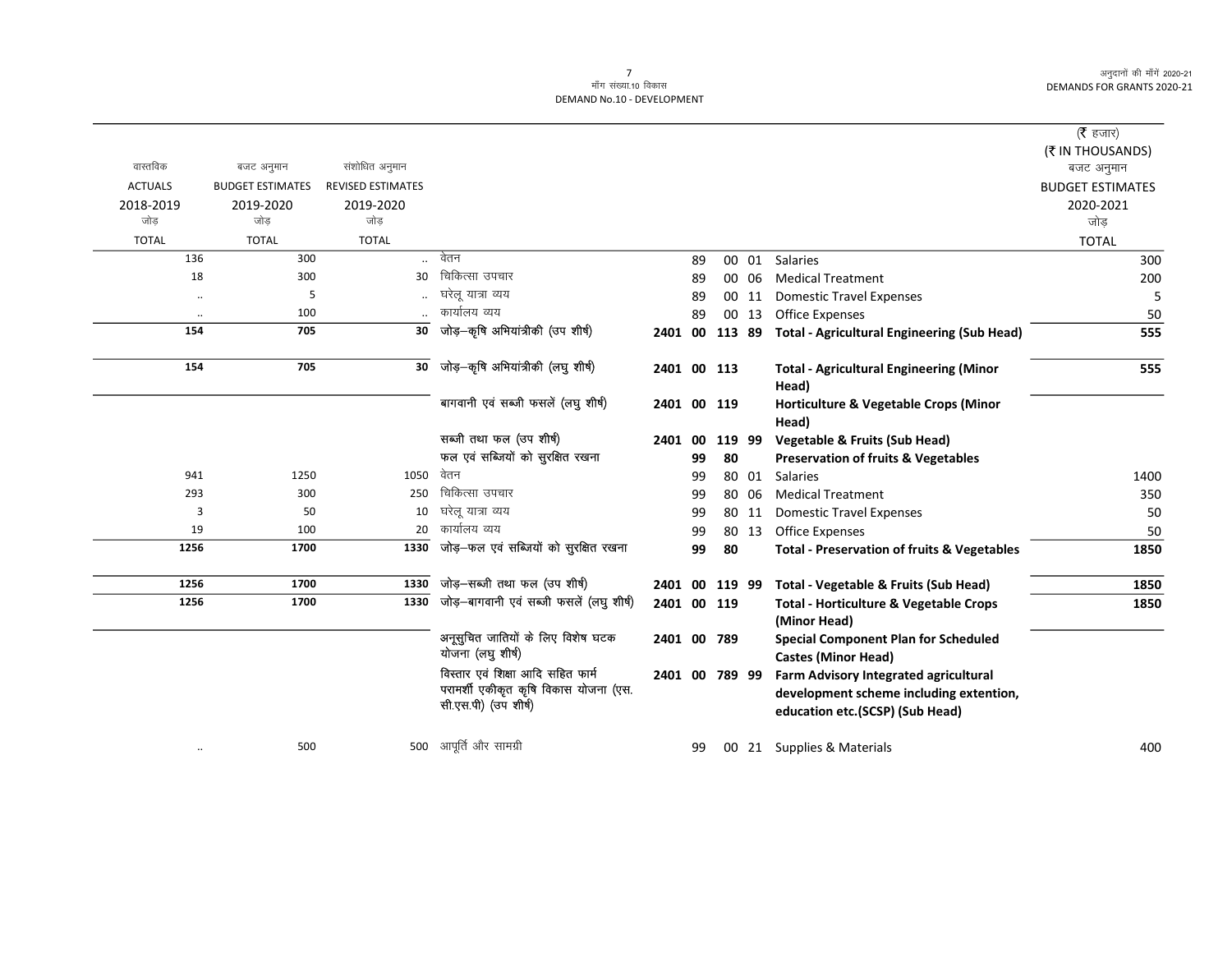|                      |                           |                          |                                                                  |                |    |        |       |                                                   | ( $\bar{\tau}$ हजार)    |
|----------------------|---------------------------|--------------------------|------------------------------------------------------------------|----------------|----|--------|-------|---------------------------------------------------|-------------------------|
|                      |                           |                          |                                                                  |                |    |        |       |                                                   | (₹ IN THOUSANDS)        |
| वास्तविक             | बजट अनुमान                | संशोधित अनुमान           |                                                                  |                |    |        |       |                                                   | बजट अनुमान              |
| <b>ACTUALS</b>       | <b>BUDGET ESTIMATES</b>   | <b>REVISED ESTIMATES</b> |                                                                  |                |    |        |       |                                                   | <b>BUDGET ESTIMATES</b> |
| 2018-2019            | 2019-2020                 | 2019-2020                |                                                                  |                |    |        |       |                                                   | 2020-2021               |
| जोड                  | जोड                       | जोड                      |                                                                  |                |    |        |       |                                                   | जोड                     |
| <b>TOTAL</b>         | <b>TOTAL</b>              | <b>TOTAL</b>             |                                                                  |                |    |        |       |                                                   | <b>TOTAL</b>            |
|                      | 500                       | 500                      | जोड़-विस्तार एवं शिक्षा आदि सहित फार्म                           | 2401 00 789 99 |    |        |       | <b>Total - Farm Advisory Integrated</b>           | 400                     |
|                      |                           |                          | परामर्शी एकीकृत कृषि विकास योजना (एस.                            |                |    |        |       | agricultural development scheme                   |                         |
|                      |                           |                          | सी.एस.पी) (उप शीर्ष)                                             |                |    |        |       | including extention, education etc.(SCSP)         |                         |
|                      |                           |                          |                                                                  |                |    |        |       | (Sub Head)                                        |                         |
|                      |                           |                          | सुधार के लिए राज्य विस्तार कार्यक्रम को                          | 2401 00 789 95 |    |        |       | <b>Support to State Extension Programmes</b>      |                         |
|                      |                           |                          | समर्थन (एटीएमए) 'सीएसएस के घटक'                                  |                |    |        |       | for Extension reforms (ATMA) component            |                         |
|                      |                           |                          | कृषि विस्तार पर उप अभियान<br>(एसएएमए)'(एस.सी.एस.पी) (सीएसएस) (उप |                |    |        |       | of CSS "sub-mission on Agriculture                |                         |
|                      |                           |                          | शीर्ष)                                                           |                |    |        |       | Extension (SMAE)" (SCSP) (CSS) (Sub Head)         |                         |
|                      |                           |                          |                                                                  |                |    |        |       |                                                   |                         |
|                      | $\cdot\cdot$<br>$\ddotsc$ | 420                      | आपूर्ति और सामग्री                                               |                | 95 |        | 00 21 | Supplies & Materials                              | 840                     |
| $\ddot{\phantom{a}}$ | $\ddotsc$                 | 420                      | जोड़-सुधार के लिए राज्य विस्तार कार्यक्रम                        | 2401 00 789 95 |    |        |       | <b>Total - Support to State Extension</b>         | 840                     |
|                      |                           |                          | को समर्थन (एटीएमए) 'सीएसएस के घटक'                               |                |    |        |       | <b>Programmes for Extension reforms</b>           |                         |
|                      |                           |                          | कृषि विस्तार पर उप अभियान<br>(एसएएमए)'(एस.सी.एस.पी) (सीएसएस) (उप |                |    |        |       | (ATMA) component of CSS "sub-mission              |                         |
|                      |                           |                          | शीर्ष)                                                           |                |    |        |       | on Agriculture Extension (SMAE)" (SCSP)           |                         |
|                      |                           |                          |                                                                  |                |    |        |       | (CSS) (Sub Head)                                  |                         |
| $\ldots$             | 500                       | 920                      | जोड़-अनूसुचित जातियों के लिए विशेष                               | 2401 00 789    |    |        |       | <b>Total - Special Component Plan for</b>         | 1240                    |
|                      |                           |                          | घटक योजना (लघु शीर्ष)                                            |                |    |        |       | <b>Scheduled Castes (Minor Head)</b>              |                         |
|                      |                           |                          | अन्य व्यय (लघु शीर्ष)                                            | 2401           | 00 | 800    |       | <b>Other Expenditure (Minor Head)</b>             |                         |
| 94                   | $\ddotsc$                 |                          | अन्य योजनायें (उप शीर्ष)                                         | 2401 00        |    | 800 89 |       | <b>Other Scheme (Sub Head)</b>                    |                         |
| $\ddotsc$            | 300                       | 300                      | कार्यालय व्यय                                                    |                | 89 |        | 00 13 | <b>Office Expenses</b>                            | 500                     |
| 94                   | 300                       | 300                      | जोड़-अन्य योजनायें (उप शीर्ष)                                    | 2401 00        |    | 800 89 |       | <b>Total - Other Scheme (Sub Head)</b>            | 500                     |
|                      |                           |                          | मृदा परीक्षण प्रयोगशाला (उप शीर्ष)                               | 2401 00        |    | 800    | 55    | <b>Soil Testing Laboratory (Sub Head)</b>         |                         |
| 1994                 | 2060                      | 2130                     | वेतन                                                             |                | 55 |        |       | 00 01 Salaries                                    | 2300                    |
| 123                  | 150                       | 100                      | चिकित्सा उपचार                                                   |                | 55 |        | 00 06 | <b>Medical Treatment</b>                          | 200                     |
| $\overline{2}$       | 20                        | 40                       | घरेलू यात्रा भत्ता                                               |                | 55 |        | 00 11 | <b>Domestic Travel Expenses</b>                   | 20                      |
| 647                  | 1000                      |                          | 1000 कार्यालय व्यय                                               |                | 55 |        | 00 13 | <b>Office Expenses</b>                            | 1000                    |
|                      |                           |                          | सूचना तकनीक                                                      |                | 55 | 99     |       | <b>Information Technology</b>                     |                         |
|                      | 80                        | 80                       | कार्यालय व्यय                                                    |                | 55 |        | 99 13 | <b>Office Expenses</b>                            | 80                      |
| 2766                 | 3310                      | 3350                     | जोड़—मृदा परीक्षण प्रयोगशाला (उप शीर्ष)                          | 2401 00        |    |        |       | 800 55 Total - Soil Testing Laboratory (Sub Head) | 3600                    |
|                      |                           |                          |                                                                  |                |    |        |       |                                                   |                         |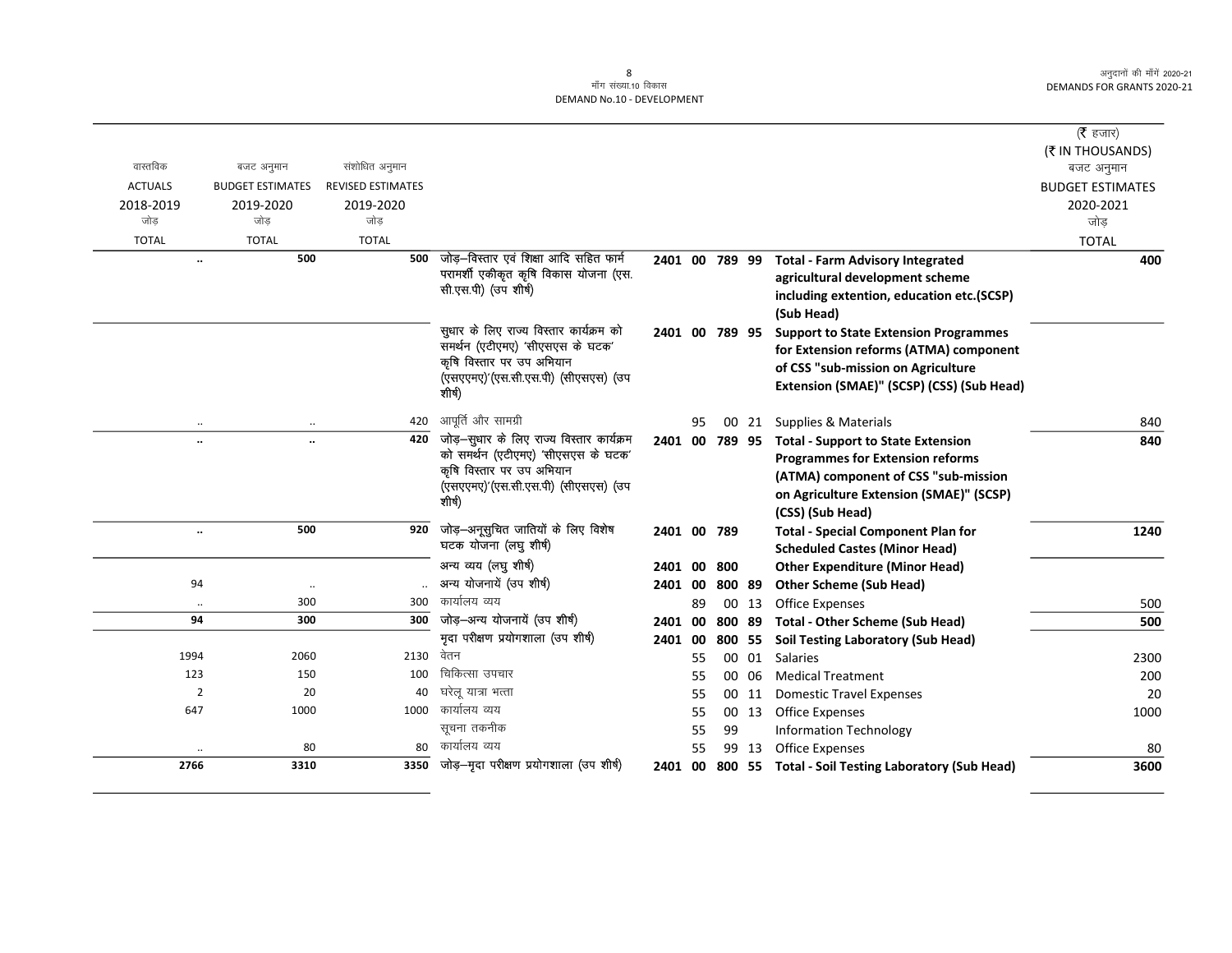|                      |                         |                          |                                                             |                |    |        |       |                                                                         | (रै हजार)               |
|----------------------|-------------------------|--------------------------|-------------------------------------------------------------|----------------|----|--------|-------|-------------------------------------------------------------------------|-------------------------|
|                      |                         |                          |                                                             |                |    |        |       |                                                                         | (₹ IN THOUSANDS)        |
| वास्तविक             | बजट अनुमान              | संशोधित अनुमान           |                                                             |                |    |        |       |                                                                         | बजट अनुमान              |
| <b>ACTUALS</b>       | <b>BUDGET ESTIMATES</b> | <b>REVISED ESTIMATES</b> |                                                             |                |    |        |       |                                                                         | <b>BUDGET ESTIMATES</b> |
| 2018-2019<br>जोड     | 2019-2020<br>जोड        | 2019-2020<br>जोड         |                                                             |                |    |        |       |                                                                         | 2020-2021               |
|                      |                         |                          |                                                             |                |    |        |       |                                                                         | जोड़                    |
| <b>TOTAL</b><br>2860 | <b>TOTAL</b><br>3610    | <b>TOTAL</b><br>3650     | जोड़ – अन्य व्यय (लघु शीर्ष)                                |                |    |        |       |                                                                         | <b>TOTAL</b>            |
|                      |                         |                          |                                                             | 2401 00 800    |    |        |       | <b>Total - Other Expenditure (Minor Head)</b>                           | 4100                    |
| 96499                | 1284616                 | 166590                   | जोड़—मुख्य शीर्ष ''2401''                                   | 2401           |    |        |       | <b>TOTAL - MAJOR HEAD"2401"</b>                                         | 513040                  |
| 96499                | 1284416                 | 166390                   | स्वीकृत                                                     |                |    |        |       | <b>Voted</b>                                                            | 512840                  |
| $\ddot{\phantom{0}}$ | 200                     | 200                      | भारित                                                       |                |    |        |       | Charged                                                                 | 200                     |
|                      |                         |                          | मुख्य शीर्ष- "2402"                                         |                |    |        |       | MAJOR HEAD "2402"                                                       |                         |
|                      |                         |                          | मृदा व जल संरक्षण (मुख्य शीर्ष)                             | 2402           |    |        |       | Soil & Water Conservation (Major Head)                                  |                         |
|                      |                         |                          | मृदा संरक्षण (लघु शीर्ष)                                    | 2402 00        |    | 102    |       | <b>Soil Conservation (Minor Head)</b>                                   |                         |
|                      |                         |                          | कृषि भूमि पर मृदा संरक्षण (उप शीर्ष)                        | 2402           | 00 | 102 80 |       | Soil Conservation on Agricultural Land                                  |                         |
|                      |                         |                          |                                                             |                |    |        |       | (Sub Head)                                                              |                         |
| 3996                 | 4300                    | 4450                     | वेतन                                                        |                | 80 |        | 00 01 | <b>Salaries</b>                                                         | 4800                    |
| 127                  | 350                     | 300                      | चिकित्सा उपचार                                              |                | 80 |        | 00 06 | <b>Medical Treatment</b>                                                | 350                     |
| $\overline{2}$       | 40                      | 40                       | घरेलु यात्रा व्यय                                           |                | 80 |        | 00 11 | <b>Domestic Travel Expenses</b>                                         | 40                      |
|                      | 80                      | 30                       | कार्यालय व्यय                                               |                | 80 |        | 00 13 | <b>Office Expenses</b>                                                  | 80                      |
| 4125                 | 4770                    | 4820                     | जोड़-कृषि भूमि पर मृदा संरक्षण (उप शीर्ष)                   | 2402 00        |    | 102 80 |       | <b>Total - Soil Conservation on Agricultural</b>                        | 5270                    |
|                      |                         |                          |                                                             |                |    |        |       | Land (Sub Head)                                                         |                         |
|                      |                         |                          | मृदा परीक्षण व मृदा सुधार (उप शीर्ष)                        | 2402 00        |    | 102 69 |       | Soil Testing & Soil reclamation (Sub Head)                              |                         |
|                      | 400                     | 400                      | आपूर्ति और सामग्री                                          |                | 69 |        |       | 00 21 Supplies & Materials                                              | 400                     |
|                      | 400                     | 400                      | जोड़-मृदा परीक्षण व मृदा सुधार (उप शीर्ष)                   | 2402 00 102 69 |    |        |       | <b>Total - Soil Testing &amp; Soil reclamation (Sub</b>                 | 400                     |
| 4125                 | 5170                    | 5220                     | जोड़-मृदा संरक्षण (लघु शीर्ष)                               | 2402 00        |    | 102    |       | Head)<br><b>Total - Soil Conservation (Minor Head)</b>                  | 5670                    |
|                      |                         |                          | अनूसुचित जातियों के लिए विशेष घटक                           | 2402 00 789    |    |        |       | <b>Special Component Plan for Scheduled</b>                             |                         |
|                      |                         |                          | योजना (लघु शीर्ष)                                           |                |    |        |       | <b>Castes (Minor Head)</b>                                              |                         |
|                      |                         |                          | मृदा परीक्षण व मृदा सुधार (एस.सी.एस.पी)<br>(उप शीर्ष)       | 2402 00        |    | 789 99 |       | Soil Testing & Soil reclamation (SCSP) (Sub<br>Head)                    |                         |
| $\ddotsc$            | 100                     | 100                      | आपूर्ति और सामग्री                                          |                | 99 |        | 00 21 | Supplies & Materials                                                    | 100                     |
| $\ddot{\phantom{a}}$ | 100                     | 100                      | जोड़-मृदा परीक्षण व मृदा सुधार (एस.सी.<br>एस.पी) (उप शीर्ष) | 2402 00 789 99 |    |        |       | <b>Total - Soil Testing &amp; Soil reclamation</b><br>(SCSP) (Sub Head) | 100                     |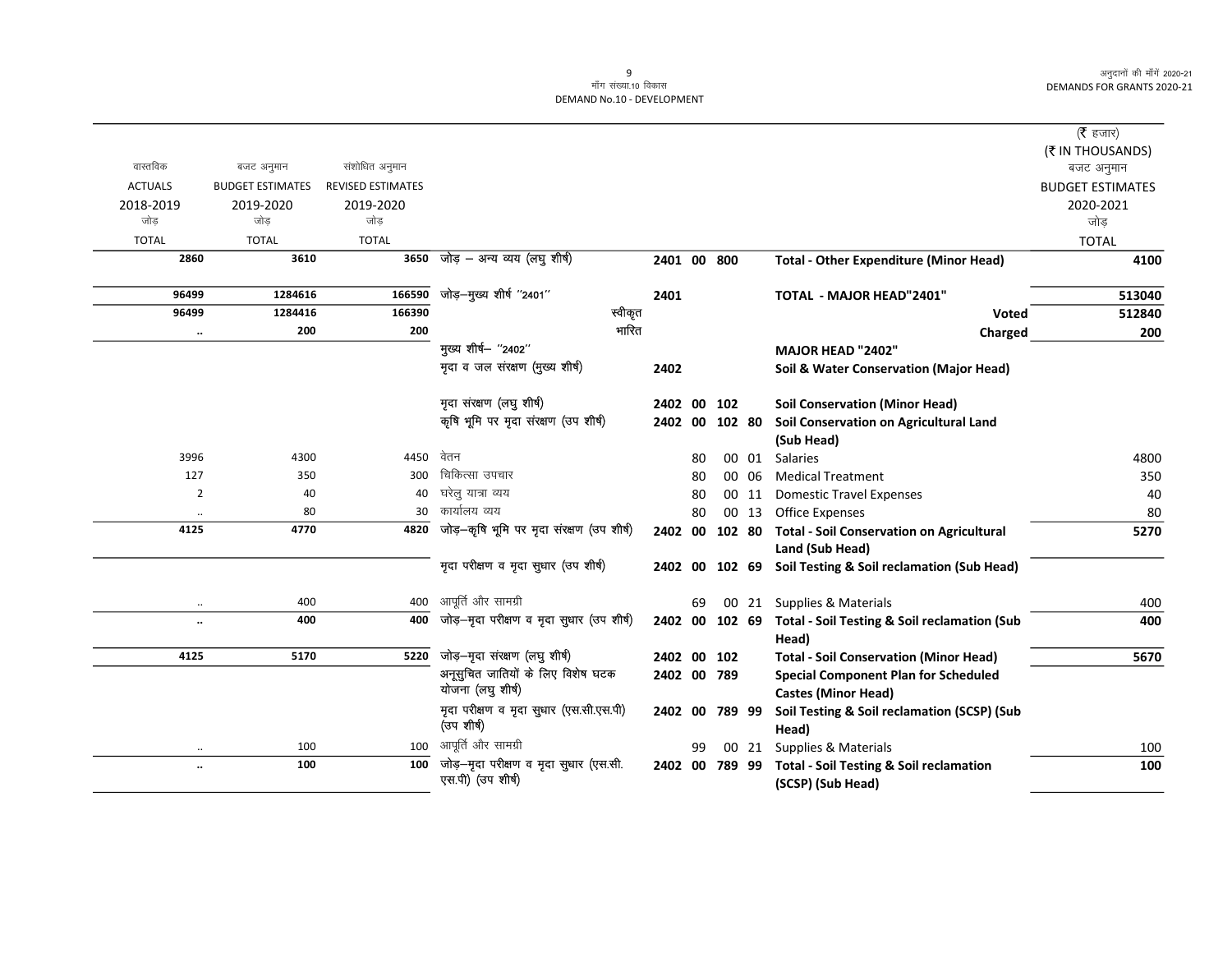$\overline{\phantom{0}}$ 

|                |                         |                          |                                                       |         |                |    |        |       |                                                              | ( $\bar{\tau}$ हजार)<br>(₹ IN THOUSANDS) |
|----------------|-------------------------|--------------------------|-------------------------------------------------------|---------|----------------|----|--------|-------|--------------------------------------------------------------|------------------------------------------|
| वास्तविक       | बजट अनुमान              | संशोधित अनुमान           |                                                       |         |                |    |        |       |                                                              | बजट अनुमान                               |
| <b>ACTUALS</b> | <b>BUDGET ESTIMATES</b> | <b>REVISED ESTIMATES</b> |                                                       |         |                |    |        |       |                                                              | <b>BUDGET ESTIMATES</b>                  |
| 2018-2019      | 2019-2020               | 2019-2020                |                                                       |         |                |    |        |       |                                                              | 2020-2021                                |
| जोड            | जोड                     | जोड                      |                                                       |         |                |    |        |       |                                                              | जोड़                                     |
| <b>TOTAL</b>   | <b>TOTAL</b>            | <b>TOTAL</b>             |                                                       |         |                |    |        |       |                                                              | <b>TOTAL</b>                             |
| $\ldots$       | 100                     | 100                      | जोड़-अनूसुचित जातियों के लिए विशेष                    |         | 2402 00 789    |    |        |       | <b>Total - Special Component Plan for</b>                    | 100                                      |
|                |                         |                          | घटक योजना (लघु शीर्ष)                                 |         |                |    |        |       | <b>Scheduled Castes (Minor Head)</b>                         |                                          |
| 4125           | 5270                    | 5320                     | जोड़-मुख्य शीर्ष "2402"                               |         | 2402           |    |        |       | TOTAL - MAJOR HEAD"2402"                                     | 5770                                     |
|                |                         |                          | मुख्य शीर्ष "2403"                                    |         |                |    |        |       | <b>MAJOR HEAD "2403"</b>                                     |                                          |
|                |                         |                          | पशु पालन (मुख्य शीर्ष)                                |         | 2403           |    |        |       | <b>Animal Husbandry (Major Head)</b>                         |                                          |
|                |                         |                          | निर्देशन व प्रशासन (लघु शीर्ष)                        |         | 2403           | 00 | 001    |       | Direction & Admn. (Minor Head)                               |                                          |
|                |                         |                          | मुख्यालय स्थापना (उप शीर्ष)                           |         | 2403           | 00 | 001 99 |       | Headquarter Establishment (Sub Head)                         |                                          |
| 50676          | 54200                   | 54100 वेतन               |                                                       |         |                | 99 |        | 00 01 | Salaries                                                     | 54800                                    |
| 7913           | 25000                   | 26800                    | मजदूरी                                                |         |                | 99 |        | 00 02 | Wages                                                        | 30000                                    |
| 1356           | 1500                    | 3500                     | चिकित्सा उपचार                                        |         |                | 99 |        | 00 06 | <b>Medical Treatment</b>                                     | 1500                                     |
| 147            | 200                     | 200                      | घरेलू यात्रा व्यय                                     |         |                | 99 |        | 00 11 | <b>Domestic Travel Expenses</b>                              | 200                                      |
|                |                         |                          | कार्यालय व्यय                                         |         |                | 99 |        |       | 00 13 Office Expenses                                        |                                          |
| 19981          | 10000                   | 5100                     |                                                       | स्वीकृत |                |    |        |       | Voted                                                        | 7000                                     |
| $\cdot\cdot$   | $\ldots$                |                          |                                                       | भारित   |                |    |        |       | Charged                                                      | $\ldots$                                 |
| 651            | 1000                    | 600                      | किराया, महसूल व कर                                    |         |                | 99 |        |       | 00 14 Rents, Rates and Taxes                                 | 1000                                     |
| $\cdot\cdot$   | 3000                    | 3000                     | आपूर्ति तथा सामग्री                                   |         |                | 99 |        | 00 21 | Supplies & Materials                                         | 10000                                    |
|                |                         |                          | अन्य प्रभार                                           |         |                | 99 |        |       | 00 50 Other Charges                                          |                                          |
| $\cdot\cdot$   | $\cdot\cdot$            | $\ddot{\phantom{a}}$     |                                                       | स्वीकृत |                |    |        |       | Voted                                                        |                                          |
| 2606           | 200                     | 200                      |                                                       | भरित    |                |    |        |       | Charged                                                      | 200                                      |
|                |                         |                          | सूचना तकनीक                                           |         |                | 99 | 99     |       | <b>Information Technology</b>                                |                                          |
|                | 200                     | 200                      | कार्यालय व्यय                                         |         |                | 99 |        | 99 13 | Office Expenses                                              | 200                                      |
| 83330          | 95300                   | 93700                    | जोड़-मुख्यालय स्थापना (उप शीर्ष)                      |         | 2403 00 001 99 |    |        |       | Total - Headquarter Establishment (Sub                       | 104900                                   |
|                |                         |                          |                                                       |         |                |    |        |       | Head)                                                        |                                          |
| 80724          | 95100                   | 93500                    |                                                       | स्वीकृत |                |    |        |       | Voted                                                        | 104700                                   |
| 2606           | 200                     | 200                      |                                                       | भारित   |                |    |        |       | Charged                                                      | 200                                      |
| 83330          | 95300                   | 93700                    | जोड़-निर्देशन व प्रशासन (लघु शीर्ष)                   |         | 2403 00 001    |    |        |       | <b>Total - Direction &amp; Admn. (Minor Head)</b>            | 104900                                   |
| 80724          | 95100                   | 93500                    |                                                       | स्वीकृत |                |    |        |       | Voted                                                        | 104700                                   |
| 2606           | 200                     | 200                      |                                                       | भारित   |                |    |        |       | Charged                                                      | 200                                      |
|                |                         |                          | पशु चिकित्सालय सेवायें व पशु स्वास्थ्य<br>(लघु शीर्ष) |         | 2403 00 101    |    |        |       | <b>Veterinary Services and Animal Health</b><br>(Minor Head) |                                          |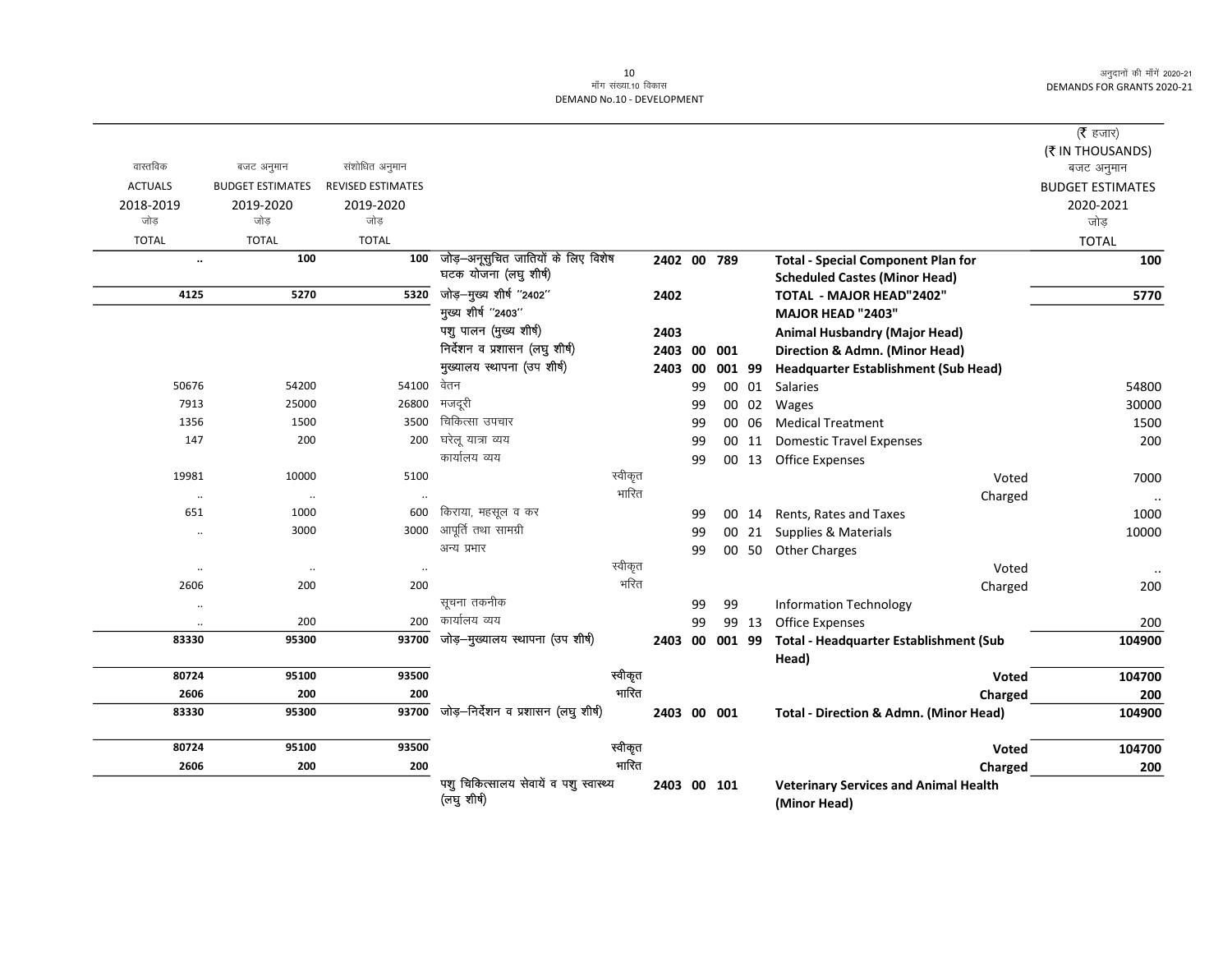| वास्तविक       | बजट अनुमान              | संशोधित अनुमान           |                                       |                |    |        |       |                                                               | ( $\bar{\tau}$ हजार)<br>(₹ IN THOUSANDS)<br>बजट अनुमान |
|----------------|-------------------------|--------------------------|---------------------------------------|----------------|----|--------|-------|---------------------------------------------------------------|--------------------------------------------------------|
| <b>ACTUALS</b> | <b>BUDGET ESTIMATES</b> | <b>REVISED ESTIMATES</b> |                                       |                |    |        |       |                                                               | <b>BUDGET ESTIMATES</b>                                |
| 2018-2019      | 2019-2020               | 2019-2020                |                                       |                |    |        |       |                                                               | 2020-2021                                              |
| जोड            | जोड                     | जोड                      |                                       |                |    |        |       |                                                               | जोड                                                    |
| <b>TOTAL</b>   | <b>TOTAL</b>            | <b>TOTAL</b>             |                                       |                |    |        |       |                                                               | <b>TOTAL</b>                                           |
|                |                         |                          | अस्पताल व औषधालय (उप शीर्ष)           | 2403 00        |    | 101 97 |       | <b>Hospital &amp; Dispensaries (Sub Head)</b>                 |                                                        |
| 140110         | 145000                  | 135700                   | वेतन                                  |                | 97 |        | 00 01 | <b>Salaries</b>                                               | 144500                                                 |
| $\ddotsc$      | 50                      |                          | समयोपरि भत्ता                         |                | 97 |        | 00 03 | O.T.A.                                                        |                                                        |
| 908            | 1200                    | 1200                     | चिकित्सा उपचार                        |                | 97 |        | 00 06 | <b>Medical Treatment</b>                                      | 1200                                                   |
| 70             | 200                     | 80                       | घरेलू यात्रा व्यय                     |                | 97 |        | 00 11 | <b>Domestic Travel Expenses</b>                               | 200                                                    |
| 199            | 300                     | 200                      | कार्यालय व्यय                         |                | 97 |        | 00 13 | <b>Office Expenses</b>                                        | 100                                                    |
| 77             | 500                     | 50                       | लघु कार्य                             |                | 97 |        | 00 27 | <b>Minor Works</b>                                            | 500                                                    |
|                | 200                     | 200                      | व्यावसायिक सेवायें                    |                | 97 |        | 00 28 | <b>Professional Services</b>                                  | 300                                                    |
| 141364         | 147450                  | 137430                   | जोड़-अस्पताल व औषधालय (उप शीर्ष)      | 2403 00        |    |        |       | 101 97 Total - Hospital & Dispensaries (Sub Head)             | 146800                                                 |
|                |                         |                          | रिंडर पेस्ट चैक पोस्ट (उप शीर्ष)      | 2403           | 00 |        |       | 101 96 Rinder Pest Check Post (Sub Head)                      |                                                        |
| 8465           | 10000                   | 9060                     | वेतन                                  |                | 96 |        | 00 01 | <b>Salaries</b>                                               | 10510                                                  |
| 241            | 800                     | 200                      | चिकित्सा उपचार                        |                | 96 |        | 00 06 | <b>Medical Treatment</b>                                      | 800                                                    |
| $\overline{7}$ | 100                     | 50                       | घरेलू यात्रा व्यय                     |                | 96 |        | 00 11 | <b>Domestic Travel Expenses</b>                               | 25                                                     |
| 89             | 100                     | 100                      | कार्यालय व्यय                         |                | 96 |        | 00 13 | <b>Office Expenses</b>                                        |                                                        |
| 8802           | 11000                   | 9410                     | जोड़-रिंडर पेस्ट चैक पोस्ट (उप शीर्ष) | 2403 00        |    |        |       | 101 96 Total - Rinder Pest Check Post (Sub Head)              | 11335                                                  |
|                |                         |                          | अन्य योजनायें (उप शीर्ष)              | 2403 00        |    |        |       | 101 91 Other schemes (Sub Head)                               |                                                        |
| 1370           |                         |                          | पैर तथा मुख के रोगों की रोकथाम हेतु   |                | 91 | 88     |       | <b>Foot and Mouth Disease control</b>                         |                                                        |
|                |                         |                          | कार्यकम (सी.एस.एस)                    |                |    |        |       | programme (CSS)                                               |                                                        |
| $\ldots$       | 4000                    | 3000                     | आपूर्ति और सामग्री                    |                | 91 |        | 88 21 | Supplies & Materials                                          | 4000                                                   |
| 1370           | 4000                    | 3000                     | जोड़-अन्य योजनायें (उप शीर्ष)         | 2403 00        |    |        |       | 101 91 Total - Other schemes (Sub Head)                       | 4000                                                   |
| 197            | $\cdot\cdot$            |                          | डेयरी कोलोनी में संकामक रोग की        | 2403 00 101 85 |    |        |       | Providing facilities for Prevention of                        |                                                        |
|                |                         |                          | रोकथाम के लिए सुविधायें प्रदान करना   |                |    |        |       | <b>Contagious Diseases in Dairy Colonies (Sub</b>             |                                                        |
|                |                         |                          | (उप शीर्ष)                            |                |    |        |       | Head)                                                         |                                                        |
|                | 10000                   | 10000                    | आपूर्ति और सामग्री                    |                | 85 |        |       | 00 21 Supplies & Materials                                    | 20000                                                  |
| 197            | 10000                   | 10000                    | जोड़—डेयरी कोलोनी में संकामक रोग की   |                |    |        |       | 2403 00 101 85 Total - Providing facilities for Prevention of | 20000                                                  |
|                |                         |                          | रोकथाम के लिए सुविधायें प्रदान करना   |                |    |        |       | <b>Contagious Diseases in Dairy Colonies (Sub</b>             |                                                        |
|                |                         |                          | (उप शीर्ष)                            |                |    |        |       | Head)                                                         |                                                        |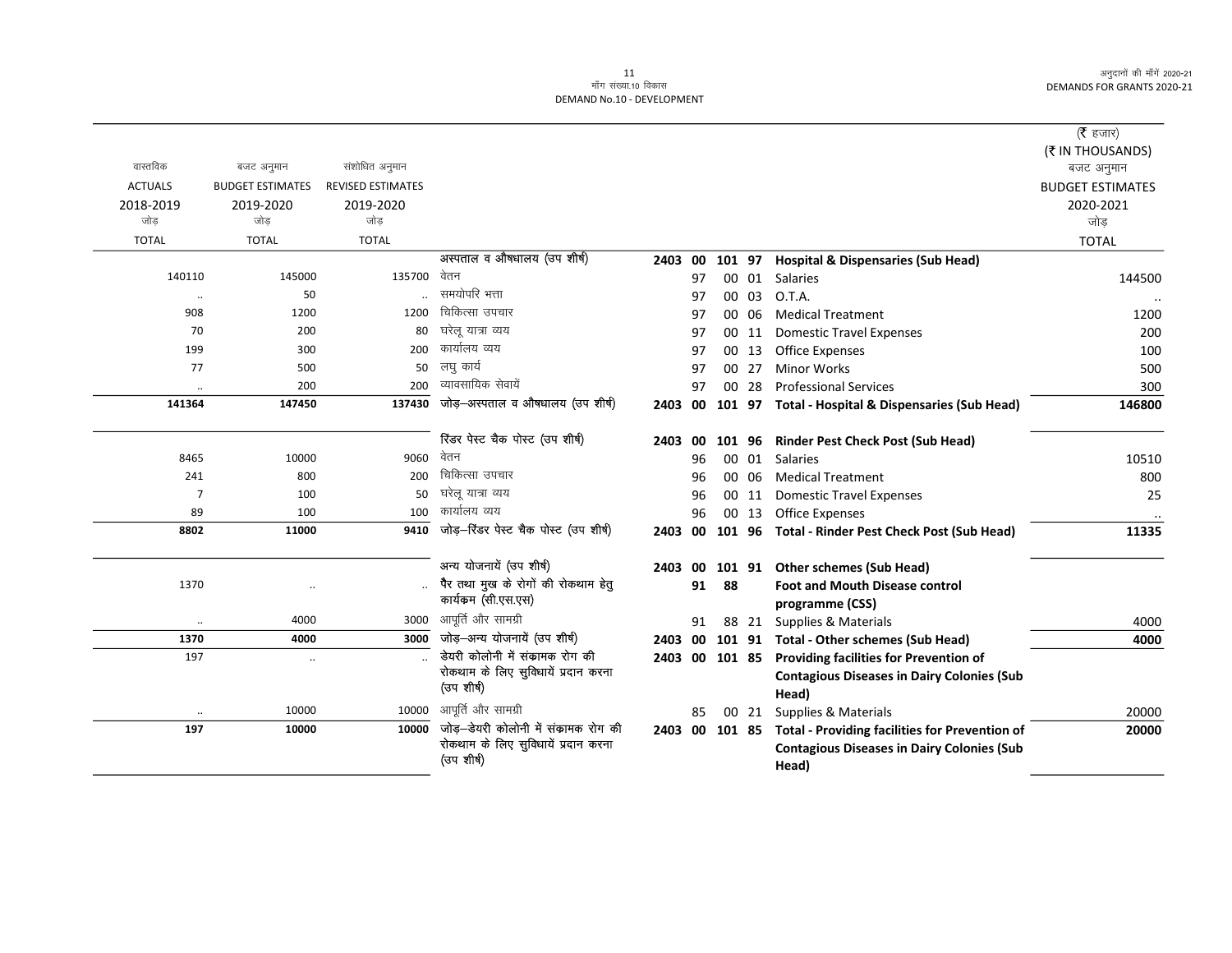|                      |                         |                          |                                                                                         |                |    |    |       |                                                           | ( $\bar{\tau}$ हजार)    |
|----------------------|-------------------------|--------------------------|-----------------------------------------------------------------------------------------|----------------|----|----|-------|-----------------------------------------------------------|-------------------------|
|                      |                         |                          |                                                                                         |                |    |    |       |                                                           | (₹ IN THOUSANDS)        |
| वास्तविक             | बजट अनुमान              | संशोधित अनुमान           |                                                                                         |                |    |    |       |                                                           | बजट अनुमान              |
| <b>ACTUALS</b>       | <b>BUDGET ESTIMATES</b> | <b>REVISED ESTIMATES</b> |                                                                                         |                |    |    |       |                                                           | <b>BUDGET ESTIMATES</b> |
| 2018-2019            | 2019-2020               | 2019-2020                |                                                                                         |                |    |    |       |                                                           | 2020-2021               |
| जोड                  | जोड                     | जोड                      |                                                                                         |                |    |    |       |                                                           | जोड़                    |
| <b>TOTAL</b>         | <b>TOTAL</b>            | <b>TOTAL</b>             |                                                                                         |                |    |    |       |                                                           | <b>TOTAL</b>            |
| 9013                 | $\ddot{\phantom{a}}$    |                          | अस्पतालों और औषधालयों में पशु चिकित्सा                                                  |                |    |    |       | 2403 00 101 70 Veterinary services and control of         |                         |
|                      |                         |                          | व संक्रामक रोगों की रोकथाम (उप शीर्ष)                                                   |                |    |    |       | contagious diseases in hospitals/                         |                         |
|                      |                         |                          |                                                                                         |                |    |    |       | <b>Dispensaries (Sub Head)</b>                            |                         |
| $\ddot{\phantom{0}}$ | 30000                   | 5000                     | कार्यालय व्यय                                                                           |                | 70 |    | 00 13 | <b>Office Expenses</b>                                    | 15000                   |
| $\ddot{\phantom{0}}$ | 50000                   | 75000                    | आपूर्ति और सामग्री                                                                      |                | 70 |    | 00 21 | Supplies & Materials                                      | 115000                  |
| 9013                 | 80000                   | 80000                    | जोड़-अस्पतालों और औषधालयों में पशु                                                      |                |    |    |       | 2403 00 101 70 Total - Veterinary services and control of | 130000                  |
|                      |                         |                          | चिकित्सा व संक्रामक रोगों की रोकथाम<br>(उप शीर्ष)                                       |                |    |    |       | contagious diseases in hospitals/                         |                         |
|                      |                         |                          |                                                                                         |                |    |    |       | <b>Dispensaries (Sub Head)</b>                            |                         |
| 420                  | $\ldots$                |                          | पशुरोग नियंत्रण के लिए राज्यों को                                                       |                |    |    |       | 2403 00 101 66 Assistance to States for Control of Animal |                         |
|                      |                         |                          | सहायता (पशु रोग नियंत्रण) (सी.एस.एस)<br>(उप शीर्ष)                                      |                |    |    |       | Diseases (Animal Disease Control) (CSS)                   |                         |
|                      |                         |                          |                                                                                         |                |    |    |       | (Sub Head)                                                |                         |
|                      | 4000                    | 4000                     | आपूर्ति और सामग्री                                                                      |                | 66 |    |       | 00 21 Supplies & Materials                                | 4000                    |
| 420                  | 4000                    | 4000                     | जोड़-पशुरोग नियंत्रण के लिए राज्यों को                                                  | 2403 00 101 66 |    |    |       | Total - Assistance to States for Control of               | 4000                    |
|                      |                         |                          | सहायता (पशु रोग नियंत्रण) (सी.एस.एस)<br>(उप शीर्ष)                                      |                |    |    |       | Animal Diseases (Animal Disease Control)                  |                         |
|                      |                         |                          |                                                                                         |                |    |    |       | (CSS) (Sub Head)                                          |                         |
|                      |                         |                          | मुख्य गाँवों में गाय व भैस की संख्या जनन<br>विज्ञान सम्बन्धी अवरुद्व बीर्य द्वारा सुधार | 2403 00 101 65 |    |    |       | Genetic improvement of key village                        |                         |
|                      |                         |                          | (उप शीर्ष)                                                                              |                |    |    |       | artificial insemination through frozen                    |                         |
|                      |                         |                          |                                                                                         |                |    |    |       | semen, cow & buffalo population (Sub                      |                         |
|                      |                         |                          |                                                                                         |                |    |    |       | Head)                                                     |                         |
| 11816                | 15149                   | 12800                    | वेतन                                                                                    |                | 65 |    | 00 01 | <b>Salaries</b>                                           | 14190                   |
| 94                   | 200                     | 200                      | चिकित्सा उपचार                                                                          |                | 65 |    | 00 06 | <b>Medical Treatment</b>                                  | 200                     |
| 11910                | 15349                   | 13000                    | जोड़-मुख्य गाँवों में गाय व भैस की संख्या<br>जनन विज्ञान सम्बन्धी अवरुद्व बीर्य द्वारा  | 2403 00 101 65 |    |    |       | Total - Genetic improvement of key village                | 14390                   |
|                      |                         |                          | सुधार (उप शीर्ष)                                                                        |                |    |    |       | artificial insemination through frozen                    |                         |
|                      |                         |                          |                                                                                         |                |    |    |       | semen, cow & buffalo population (Sub                      |                         |
|                      |                         |                          |                                                                                         |                |    |    |       | Head)                                                     |                         |
|                      |                         |                          | पशु चिकित्सा परिषद (सी.एस.एस) (उप<br>शीर्ष)                                             |                |    |    |       | 2403 00 101 64 Veterinary Council (CSS) (Sub Head)        |                         |
| $\ddot{\phantom{0}}$ | 1000                    | 500                      | सहायता अनुदान–सामान्य                                                                   |                | 64 | 00 | 31    | Grants-in-aid-General                                     | 1000                    |
| $\ddot{\phantom{0}}$ | 2000                    | 1500                     | सहायता अनुदान–वेतन                                                                      |                | 64 |    | 00 36 | Grants-in-aid-Salaries                                    | 2000                    |
| $\ddot{\phantom{a}}$ | 3000                    | 2000                     | जोड़-पशु चिकित्सा परिषद (सी.एस.एस)<br>(उप शीर्ष)                                        | 2403 00        |    |    |       | 101 64 Total - Veterinary Council (CSS) (Sub Head)        | 3000                    |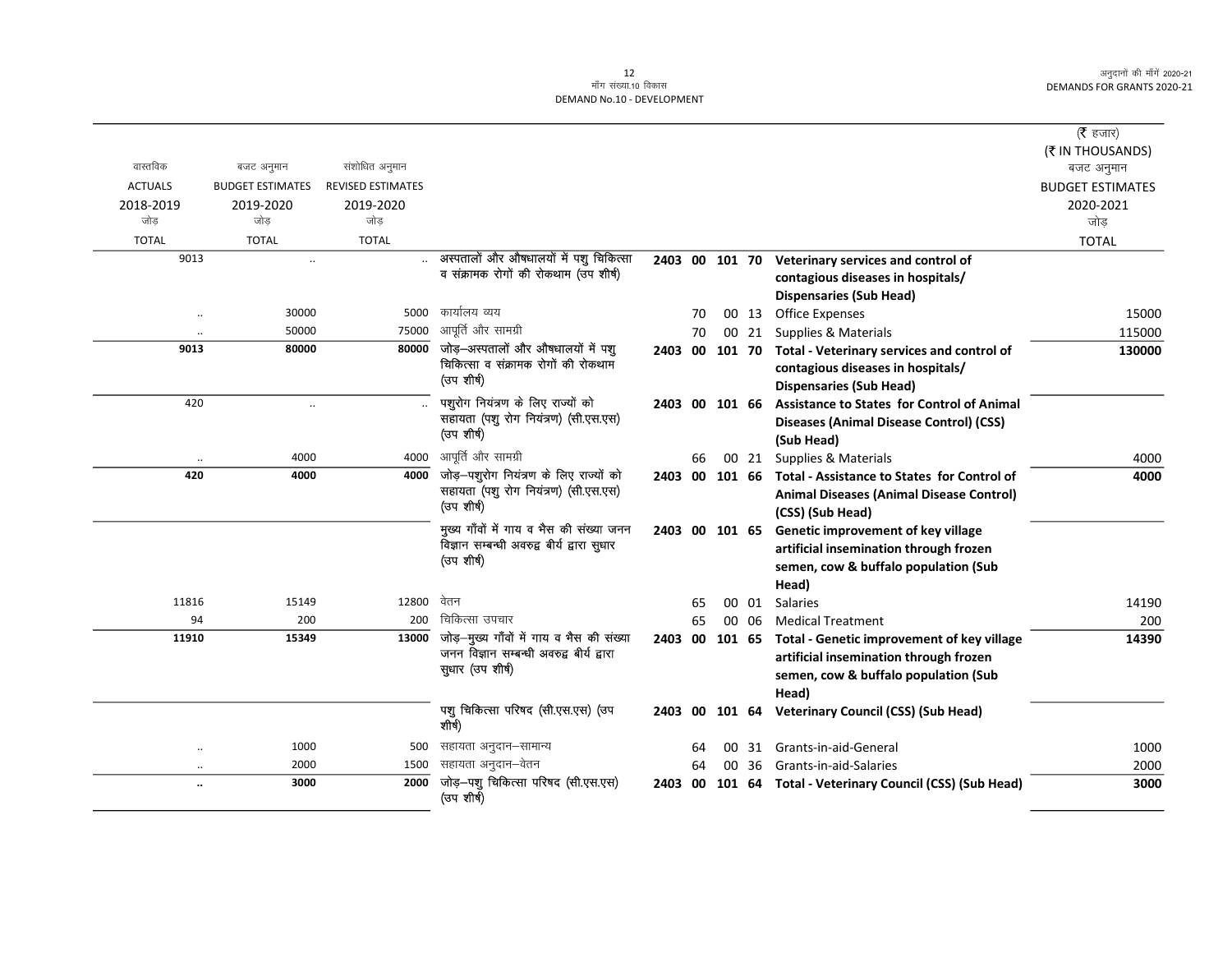|                |                         |                          |                                                    |                |    |        |       |                                                            | (रै हजार)               |
|----------------|-------------------------|--------------------------|----------------------------------------------------|----------------|----|--------|-------|------------------------------------------------------------|-------------------------|
|                |                         |                          |                                                    |                |    |        |       |                                                            | (₹ IN THOUSANDS)        |
| वास्तविक       | बजट अनुमान              | संशोधित अनुमान           |                                                    |                |    |        |       |                                                            | बजट अनुमान              |
| <b>ACTUALS</b> | <b>BUDGET ESTIMATES</b> | <b>REVISED ESTIMATES</b> |                                                    |                |    |        |       |                                                            | <b>BUDGET ESTIMATES</b> |
| 2018-2019      | 2019-2020               | 2019-2020                |                                                    |                |    |        |       |                                                            | 2020-2021               |
| जोड़           | जोड                     | जोड                      |                                                    |                |    |        |       |                                                            | जोड                     |
| <b>TOTAL</b>   | <b>TOTAL</b>            | <b>TOTAL</b>             |                                                    |                |    |        |       |                                                            | <b>TOTAL</b>            |
|                |                         |                          | पशुओं के स्वास्थ्य एवं बिमारी की                   | 2403 00 101 62 |    |        |       | Live Stock Health & Disease Control (LH &                  |                         |
|                |                         |                          | रोकथाम(एल.एच. एंवं डी.सी) (सी.एस.एस)<br>(उप शीर्ष) |                |    |        |       | DC)(CSS) (Sub Head)                                        |                         |
|                | 1300<br>$\ddotsc$       | 1300                     | आपूर्ति और सामग्री                                 |                | 62 |        |       | 00 21 Supplies & Materials                                 | 1300                    |
|                | 1300<br>                | 1300                     | जोड़—पशुओं के स्वास्थ्य एवं बिमारी की              |                |    |        |       | 2403 00 101 62 Total - Live Stock Health & Disease Control | 1300                    |
|                |                         |                          | रोकथाम(एल.एच. एवं डी.सी) (सी.एस.एस)<br>(उपशीर्ष)   |                |    |        |       | (LH & DC)(CSS) (Sub Head)                                  |                         |
|                |                         |                          | मौजूदा पशु चिकित्सा अस्पताल और                     |                |    |        |       | 2403 00 101 61 Strengthening of existing Veterinary        |                         |
|                |                         |                          | औषधालय का सुदृढ़ीकरण (सी.एस.एस)<br>(उपशीर्ष)       |                |    |        |       | <b>Hospitals &amp; Dispensaries (CSS) (Sub Head)</b>       |                         |
|                | 2000<br>$\ddotsc$       | 2000                     | आपूर्ति और सामग्री                                 |                | 61 |        |       | 00 21 Supplies & Materials                                 | 2000                    |
|                | 2000<br>                | 2000                     | जोड़–मौजूदा पशु चिकित्सा अस्पताल और                |                |    |        |       | 2403 00 101 61 Total - Strengthening of existing           | 2000                    |
|                |                         |                          | औषधालय का सुदृढ़ीकरण (सी.एस.एस)                    |                |    |        |       | <b>Veterinary Hospitals &amp; Dispensaries (CSS)</b>       |                         |
|                |                         |                          | (उप शीर्ष)                                         |                |    |        |       | (Sub Head)                                                 |                         |
|                |                         |                          | राष्ट्रीय पशु धन अभियान (सी.एस.एस) (उप             | 2403 00 101 60 |    |        |       | <b>National Live Stock Mission (CSS) (Sub</b>              |                         |
|                |                         |                          | शीर्ष)                                             |                |    |        |       | Head)                                                      |                         |
|                | 2050<br>$\cdot\cdot$    | 1500                     | अन्य प्रभार                                        |                | 60 |        | 00 50 | <b>Other Charges</b>                                       | 2050                    |
|                | 2050<br>                | 1500                     | जोड़-राष्ट्रीय पशु धन अभियान (सी.एस.               | 2403 00        |    | 101 60 |       | <b>Total - National Live Stock Mission (CSS)</b>           | 2050                    |
|                |                         |                          | एस) (उप शीर्ष)                                     |                |    |        |       | (Sub Head)                                                 |                         |
| 173076         | 280149                  | 263640                   | जोड़- पशु चिकित्सालय सेवायें व पशु                 | 2403 00 101    |    |        |       | <b>Total - Veterinary Services and Animal</b>              | 338875                  |
|                |                         |                          | स्वास्थ्य (लघु शीर्ष)                              |                |    |        |       | <b>Health (Minor Head)</b>                                 |                         |
|                |                         |                          | मुर्गी पालन का विकास (लघु शीर्ष)                   | 2403 00        |    | 103    |       | <b>Poultry Development (Minor Head)</b>                    |                         |
|                |                         |                          | मुर्गी पालन विकास योजना (उप शीर्ष)                 | 2403 00 103 92 |    |        |       | <b>Poultry Development Scheme (Sub Head)</b>               |                         |
| 9858           | 12000                   | 10800                    | वेतन                                               |                | 92 | 00     |       | 01 Salaries                                                | 8251                    |
| 151            | 300                     | 200                      | चिकित्सा उपचार                                     |                | 92 |        | 00 06 | <b>Medical Treatment</b>                                   | 300                     |
| 21             | 50                      | 25                       | घरेलू यात्रा व्यय                                  |                | 92 |        | 00 11 | <b>Domestic Travel Expenses</b>                            | 25                      |
| 65             | 100                     | 50                       | कार्यालय व्यय                                      |                | 92 |        | 00 13 | <b>Office Expenses</b>                                     | 100                     |
| 10095          | 12450                   | 11075                    | जोड़-मुर्गी पालन विकास योजना (उप शीर्ष)            | 2403 00        |    |        |       | 103 92 Total - Poultry Development Scheme (Sub             | 8676                    |
|                |                         |                          |                                                    |                |    |        |       | Head)                                                      |                         |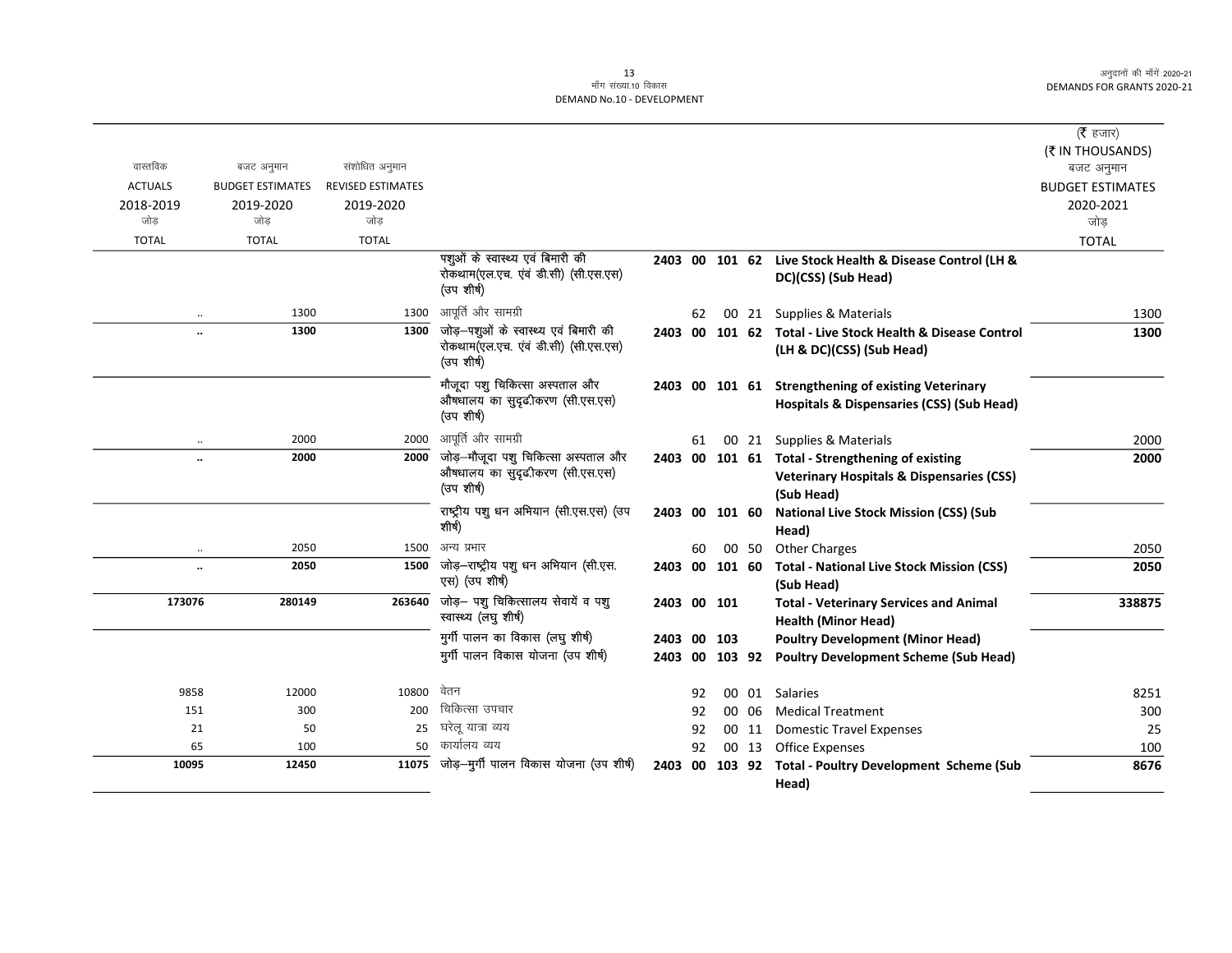|                      |                         |                          |                                                                    |                |    |       |                                                                                   | ( $\bar{\tau}$ हजार)    |
|----------------------|-------------------------|--------------------------|--------------------------------------------------------------------|----------------|----|-------|-----------------------------------------------------------------------------------|-------------------------|
| वास्तविक             | बजट अनुमान              | संशोधित अनुमान           |                                                                    |                |    |       |                                                                                   | (₹ IN THOUSANDS)        |
| <b>ACTUALS</b>       | <b>BUDGET ESTIMATES</b> | <b>REVISED ESTIMATES</b> |                                                                    |                |    |       |                                                                                   | बजट अनुमान              |
|                      |                         |                          |                                                                    |                |    |       |                                                                                   | <b>BUDGET ESTIMATES</b> |
| 2018-2019<br>जोड     | 2019-2020<br>जोड        | 2019-2020<br>जोड         |                                                                    |                |    |       |                                                                                   | 2020-2021<br>जोड        |
| <b>TOTAL</b>         | <b>TOTAL</b>            | <b>TOTAL</b>             |                                                                    |                |    |       |                                                                                   | <b>TOTAL</b>            |
| 10095                | 12450                   |                          | 11075 जोड़-मुर्गी पालन का विकास (लघु शीर्ष)                        | 2403 00 103    |    |       | <b>Total - Poultry Development (Minor Head)</b>                                   | 8676                    |
|                      |                         |                          |                                                                    |                |    |       |                                                                                   |                         |
|                      |                         |                          | प्रशासनिक जाँच व सांख्यिकी (लघु शीर्ष)                             | 2403 00 113    |    |       | <b>Administrative Investigation and Statistics</b><br>(Minor Head)                |                         |
|                      |                         |                          | मुख्य पशुधन उत्पाद के अनुमान के लिए                                | 2403 00 113 96 |    |       | <b>Integrated Sample survey for Estimation</b>                                    |                         |
|                      |                         |                          | एकीकृत नमुना सर्वेक्षण (सी.एस.एस) (उप<br>शीर्ष)                    |                |    |       | of major Livestock Products (CSS) (Sub<br>Head)                                   |                         |
| $\ddot{\phantom{a}}$ | 1000                    | 1100                     | कार्यालय व्यय                                                      |                | 96 |       | 00 13 Office Expenses                                                             | 1100                    |
| $\ddotsc$            | 1000                    | 1000                     | आपूर्ति और सामग्री                                                 |                | 96 | 00 21 | Supplies & Materials                                                              | 1000                    |
|                      | 2000                    | 2100                     | जोड़-मुख्य पशुधन उत्पाद के अनुमान के                               |                |    |       | 2403 00 113 96 Total - Integrated Sample survey for                               | 2100                    |
|                      |                         |                          | लिए एकीकृत नमुना सर्वेक्षण (सी.एस.एस)<br>(उप शीर्ष)                |                |    |       | <b>Estimation of major Livestock Products</b><br>(CSS) (Sub Head)                 |                         |
| $\ddotsc$            | 2000                    | 2100                     | जोड़—प्रशासनिक जाँच व सांख्यिकी (लघु<br>शीर्ष)                     | 2403 00 113    |    |       | <b>Total - Administrative Investigation and</b><br><b>Statistics (Minor Head)</b> | 2100                    |
|                      |                         |                          | अनूसुचित जातियों के लिए विशेष घटक<br>योजना (लघु शीर्ष)             | 2403 00 789    |    |       | <b>Special Component Plan for Scheduled</b><br><b>Castes (Minor Head)</b>         |                         |
|                      |                         |                          | अस्पतालों और औषधालय में मवेशी                                      | 2403 00 789 99 |    |       | Veterinary services and control of                                                |                         |
|                      |                         |                          | चिकित्सा व संक्रामक रोगों की रोकथाम                                |                |    |       | contagious diseases in hospitals/                                                 |                         |
|                      |                         |                          | (एस.सी.एस.पी) (उप शीर्ष)                                           |                |    |       | Dispensaries (SCSP) (Sub Head)                                                    |                         |
| $\ddotsc$            | 10000                   | 10000                    | आपूर्ति और सामग्री                                                 |                | 99 | 00 21 | Supplies & Materials                                                              | 10000                   |
|                      | 10000                   | 10000                    | जोड़-अस्पतालों और औषधालय में मवेशी                                 | 2403 00 789 99 |    |       | Total - Veterinary services and control of                                        | 10000                   |
|                      |                         |                          | चिकित्सा व संक्रामक रोगों की रोकथाम<br>(एस.सी.एस.पी) (उप शीर्ष)    |                |    |       | contagious diseases in hospitals/                                                 |                         |
|                      |                         |                          |                                                                    |                |    |       | Dispensaries (SCSP) (Sub Head)                                                    |                         |
|                      |                         |                          | राष्ट्रीय पशुधन अभियान (एस.सी.एस.पी) (सी.                          |                |    |       |                                                                                   |                         |
|                      |                         |                          | एस.एस) (उप शीर्ष)                                                  | 2403 00 789 97 |    |       | <b>National Live Stock Mission (CSS) (SCSP)</b><br>(Sub Head)                     |                         |
| $\ddot{\phantom{0}}$ | 450                     | 400                      | अन्य प्रभार                                                        |                | 97 | 00 50 | <b>Other Charges</b>                                                              | 450                     |
|                      | 450                     | 400                      | जोड़-राष्ट्रीय पशुधन अभियान (एस.सी.एस.<br>पी)(सी.एस.एस) (उप शीर्ष) | 2403 00 789 97 |    |       | <b>Total - National Live Stock Mission (CSS)</b><br>(SCSP) (Sub Head)             | 450                     |
|                      | 10450                   | 10400                    | जोड़-अनूसुचित जातियों के लिए विशेष                                 | 2403 00 789    |    |       | <b>Total - Special Component Plan for</b>                                         | 10450                   |
|                      |                         |                          | घटक योजना (लघु शीर्ष)                                              |                |    |       | <b>Scheduled Castes (Minor Head)</b>                                              |                         |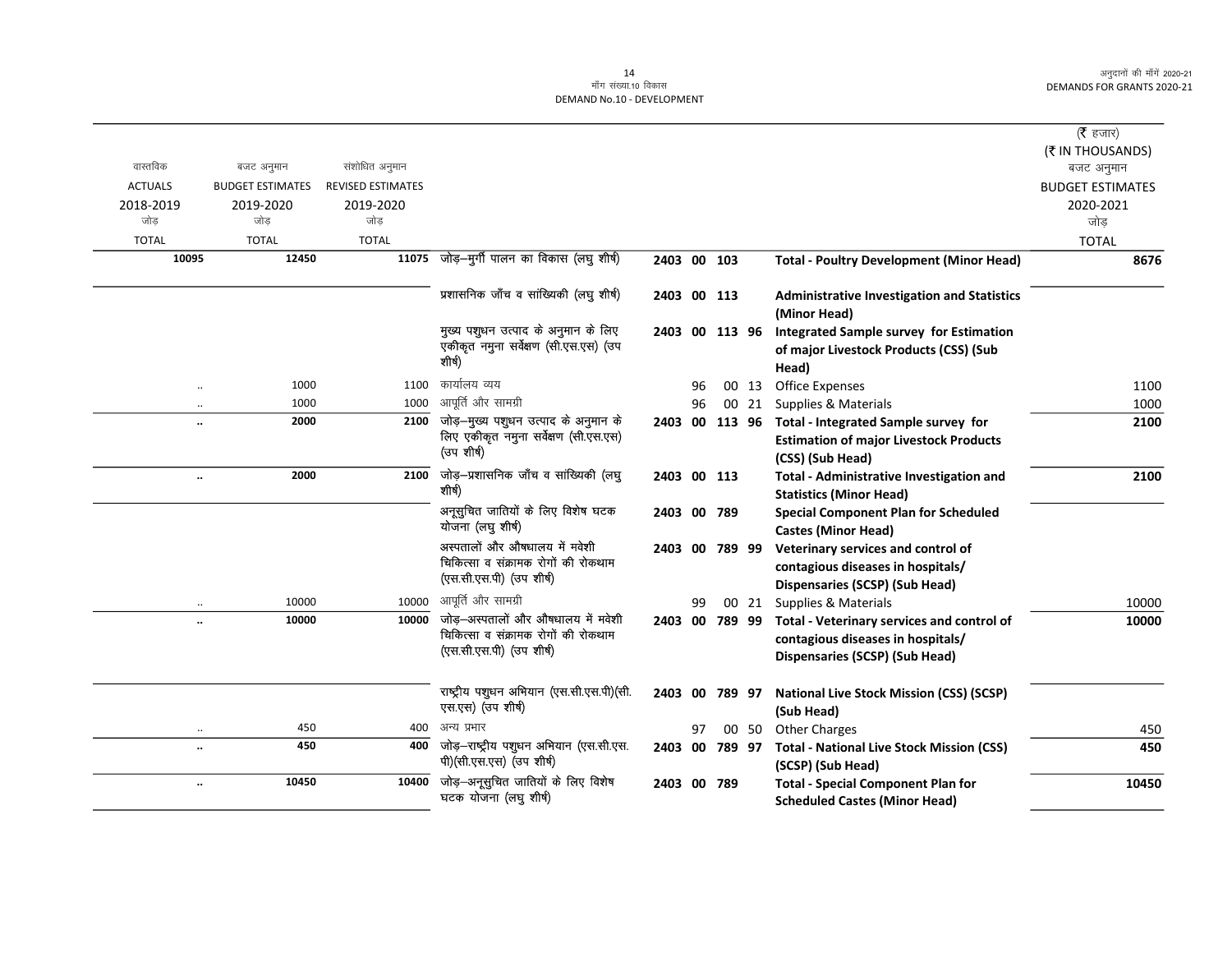|                |                         |                          |                                                  |                |    |        |       |                                                         | (रै हजार)               |
|----------------|-------------------------|--------------------------|--------------------------------------------------|----------------|----|--------|-------|---------------------------------------------------------|-------------------------|
|                |                         |                          |                                                  |                |    |        |       |                                                         | (₹ IN THOUSANDS)        |
| वास्तविक       | बजट अनुमान              | संशोधित अनुमान           |                                                  |                |    |        |       |                                                         | बजट अनुमान              |
| <b>ACTUALS</b> | <b>BUDGET ESTIMATES</b> | <b>REVISED ESTIMATES</b> |                                                  |                |    |        |       |                                                         | <b>BUDGET ESTIMATES</b> |
| 2018-2019      | 2019-2020               | 2019-2020                |                                                  |                |    |        |       |                                                         | 2020-2021               |
| जोड            | जोड                     | जोड                      |                                                  |                |    |        |       |                                                         | जोड                     |
| <b>TOTAL</b>   | <b>TOTAL</b>            | <b>TOTAL</b>             |                                                  |                |    |        |       |                                                         | <b>TOTAL</b>            |
|                |                         |                          | अन्य व्यय (लघु शीर्ष)                            | 2403 00        |    | 800    |       | <b>Other Expenditure (Minor Head)</b>                   |                         |
|                |                         |                          | पशु कल्याण सलाह बोर्ड दिल्ली को                  | 2403 00 800 60 |    |        |       | <b>Grant-in-Aid to Animal Welfare Advisory</b>          |                         |
|                |                         |                          | सहायता अनुदान (उप शीर्ष)                         |                |    |        |       | <b>Board of Delhi (Sub Head)</b>                        |                         |
| $\cdot\cdot$   | 1000                    | 1000                     | सहायता अनुदान–सामान्य                            |                | 60 |        | 00 31 | Grants-in-aid-General                                   | 8000                    |
| $\ddotsc$      | 1000                    | 1000                     | जोड़-पशु कल्याण सलाह बोर्ड दिल्ली को             | 2403 00 800 60 |    |        |       | <b>Total - Grant-in-Aid to Animal Welfare</b>           | 8000                    |
|                |                         |                          | सहायता अनुदान (उप शीर्ष)                         |                |    |        |       | <b>Advisory Board of Delhi (Sub Head)</b>               |                         |
| $\ddotsc$      | 1000                    | 1000                     | जोड़—अन्य व्यय (लघु शीर्ष)                       | 2403 00 800    |    |        |       | <b>Total - Other Expenditure (Minor Head)</b>           | 8000                    |
| 266501         | 401349                  | 381915                   | जोड़-मुख्य शीर्ष "2403"                          | 2403           |    |        |       | <b>TOTAL - MAJOR HEAD"2403"</b>                         | 473001                  |
| 263895         | 401149                  | 381715                   | स्वीकृत                                          |                |    |        |       | Voted                                                   | 472801                  |
| 2606           | 200                     | 200                      | भारित                                            |                |    |        |       | Charged                                                 | 200                     |
|                |                         |                          | मुख्य शीर्ष "2404"                               |                |    |        |       | <b>MAJOR HEAD "2404"</b>                                |                         |
|                |                         |                          | डेरी विकास (मुख्य शीर्ष)                         | 2404           |    |        |       | Dairy Development (Major Head)                          |                         |
|                |                         |                          | अन्य व्यय (लघु शीर्ष)                            | 2404 00        |    | 800    |       | <b>Other Expenditure (Minor Head)</b>                   |                         |
|                |                         |                          | डेरी कालोनियों का स्थानान्तरण (उप शीर्ष)         | 2404 00        |    | 800 96 |       | <b>Shifting of Dairy Colonies (Sub Head)</b>            |                         |
| 106081         | 120000                  | 120000                   | सहायता अनुदान–सामान्य                            |                | 96 |        |       | 00 31 Grants-in-aid-General                             | 120000                  |
| 106081         | 120000                  | 120000                   | जोड़—डेरी कालोनियों का स्थानान्तरण (उप<br>शीर्ष) | 2404           |    |        |       | 00 800 96 Total - Shifting of Dairy Colonies (Sub Head) | 120000                  |
| 106081         | 120000                  | 120000                   | जोड़—अन्य व्यय (लघु शीर्ष)                       | 2404 00 800    |    |        |       | <b>Total - Other Expenditure (Minor Head)</b>           | 120000                  |
| 106081         | 120000                  | 120000                   | जोड़—मुख्य शीर्ष ''2404''                        | 2404           |    |        |       | <b>TOTAL - MAJOR HEAD"2404"</b>                         | 120000                  |
|                |                         |                          | मुख्य शीर्ष "2405"                               |                |    |        |       | <b>MAJOR HEAD "2405"</b>                                |                         |
|                |                         |                          | मत्स्य पालन (मुख्य शीर्ष)                        | 2405           |    |        |       | <b>Fisheries (Major Head)</b>                           |                         |
|                |                         |                          | निर्देशन व प्रशासन (लघु शीर्ष)                   | 2405 00 001    |    |        |       | <b>Direction &amp; Administration (Minor Head)</b>      |                         |
|                |                         |                          | निर्देशन व प्रशासन (उप शीर्ष)                    | 2405 00        |    | 001 00 |       | <b>Direction &amp; Administration (Sub Head)</b>        |                         |
| $\ddotsc$      | 460                     |                          | वेतन                                             |                | 00 |        |       | 00 01 Salaries                                          | 471                     |
|                | 25                      |                          | चिकित्सा उपचार                                   |                | 00 |        |       | 00 06 Medical Treatment                                 | 25                      |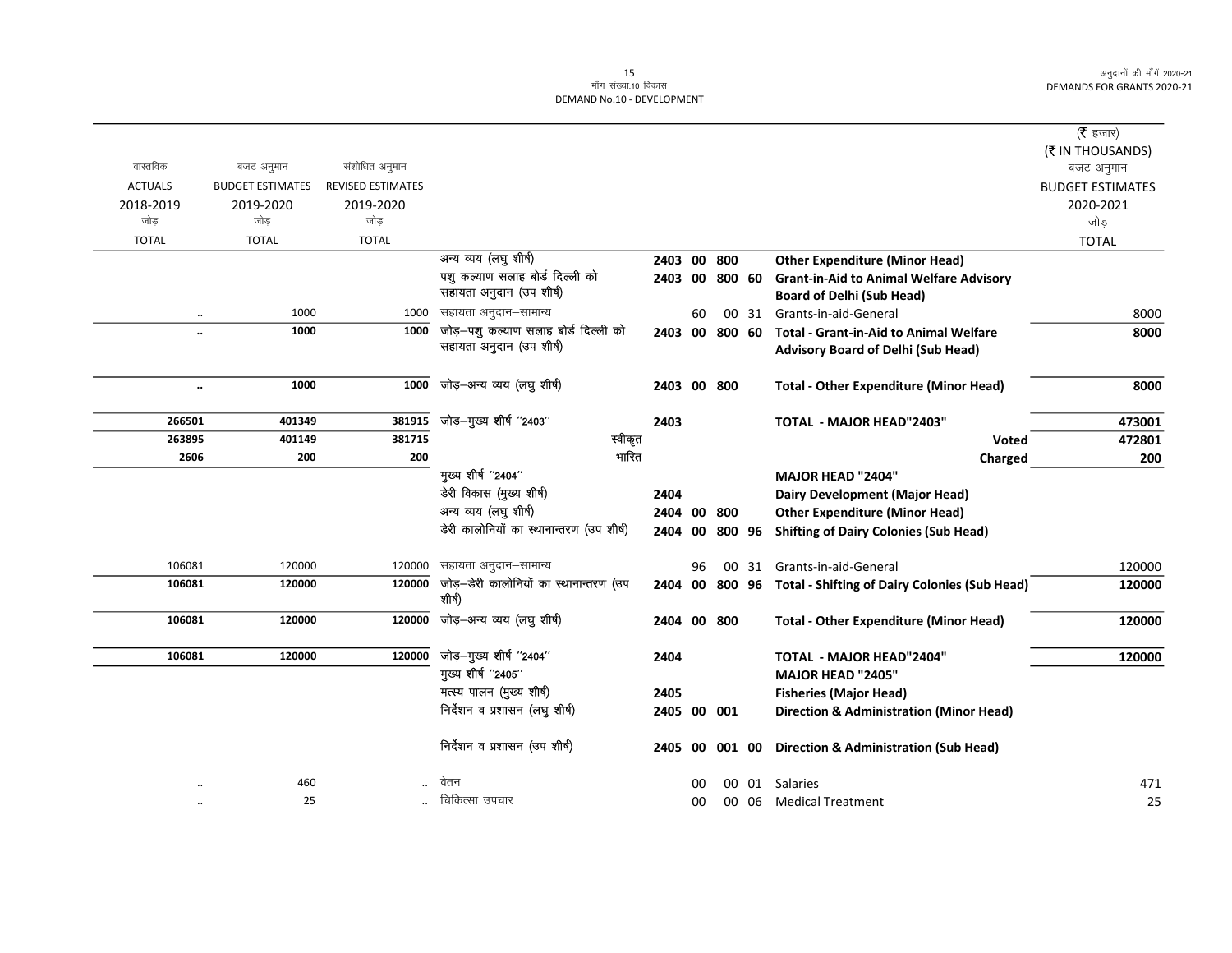|                      |                         |                          |                                                                                    |                |    |        |       |                                                                                                                 | ( $\bar{\tau}$ हजार)    |
|----------------------|-------------------------|--------------------------|------------------------------------------------------------------------------------|----------------|----|--------|-------|-----------------------------------------------------------------------------------------------------------------|-------------------------|
|                      |                         |                          |                                                                                    |                |    |        |       |                                                                                                                 | (₹ IN THOUSANDS)        |
| वास्तविक             | बजट अनुमान              | संशोधित अनुमान           |                                                                                    |                |    |        |       |                                                                                                                 | बजट अनुमान              |
| <b>ACTUALS</b>       | <b>BUDGET ESTIMATES</b> | <b>REVISED ESTIMATES</b> |                                                                                    |                |    |        |       |                                                                                                                 | <b>BUDGET ESTIMATES</b> |
| 2018-2019            | 2019-2020               | 2019-2020                |                                                                                    |                |    |        |       |                                                                                                                 | 2020-2021               |
| जोड                  | जोड                     | जोड                      |                                                                                    |                |    |        |       |                                                                                                                 | जोड                     |
| <b>TOTAL</b>         | <b>TOTAL</b>            | <b>TOTAL</b>             |                                                                                    |                |    |        |       |                                                                                                                 | <b>TOTAL</b>            |
| $\ddotsc$            | 485                     |                          | जोड़-निर्देशन व प्रशासन (उप शीर्ष)                                                 | 2405 00 001 00 |    |        |       | Total - Direction & Administration (Sub                                                                         | 496                     |
|                      |                         |                          |                                                                                    |                |    |        |       | Head)                                                                                                           |                         |
| $\ddot{\phantom{a}}$ | 485                     |                          | जोड़-निर्देशन व प्रशासन (लघु शीर्ष)                                                | 2405 00 001    |    |        |       | Total - Direction & Administration (Minor                                                                       | 496                     |
|                      |                         |                          |                                                                                    |                |    |        |       | Head)                                                                                                           |                         |
|                      |                         |                          | अन्तर्देशीय मत्स्य पालन (लघु शीर्ष)                                                | 2405           | 00 | 101    |       | <b>Inland Fisheries (Minor Head)</b>                                                                            |                         |
|                      |                         |                          | अन्तर्देशीय मत्स्य पालन गतिविधियां (उप<br>शीर्ष)                                   | 2405           | 00 | 101 88 |       | <b>Inland Fisheries Activities (Sub Head)</b>                                                                   |                         |
| 4224                 | 4700                    | 3250                     | वेतन                                                                               |                | 88 |        |       | 00 01 Salaries                                                                                                  | 3355                    |
|                      | 50                      |                          | मजदूरी                                                                             |                | 88 |        | 00 02 | Wages                                                                                                           |                         |
| 4                    | 100                     | 100                      | चिकित्सा उपचार                                                                     |                | 88 |        | 00 06 | <b>Medical Treatment</b>                                                                                        | 100                     |
| $\overline{7}$       | 15                      | 100                      | घरेलु यात्रा व्यय                                                                  |                | 88 |        | 00 11 | <b>Domestic Travel Expenses</b>                                                                                 | 15                      |
| 302                  | 750                     | 500                      | कार्यालय व्यय                                                                      |                | 88 |        | 00 13 | <b>Office Expenses</b>                                                                                          | 2000                    |
| $\ddotsc$            | 300                     | 200                      | आपूर्ति और सामग्री                                                                 |                | 88 |        | 00 21 | <b>Supplies &amp; Materials</b>                                                                                 | 300                     |
| 4537                 | 5915                    | 4150                     | जोड़-अन्तर्देशीय मत्स्य पालन गतिविधियां<br>(उप शीर्ष)                              | 2405           | 00 | 101 88 |       | <b>Total - Inland Fisheries Activities (Sub</b><br>Head)                                                        | 5770                    |
|                      |                         |                          | ब्लू क्रांति समन्वित विकास और मत्स्य<br>पालन के प्रबंधन (सी.एस.एस) (उप शीर्ष)      | 2405 00 101 87 |    |        |       | <b>Blue Revolution Integrated Development</b><br>and Management of Fisheries (CSS) (Sub<br>Head)                |                         |
|                      | 30000                   | 14000                    | ਯੂਟ                                                                                |                | 87 |        | 00 33 | <b>Subsidies</b>                                                                                                | 10000                   |
| $\ddot{\phantom{a}}$ | 30000                   | 14000                    | जोड़—ब्लू क्रांति समन्वित विकास और मत्स्य<br>पालन के प्रबंधन (सी.एस.एस) (उप शीर्ष) | 2405 00        |    | 101 87 |       | <b>Total - Blue Revolution Integrated</b><br><b>Development and Management of</b><br>Fisheries (CSS) (Sub Head) | 10000                   |
|                      |                         |                          | ब्लू क्रांति समन्वित विकास और मत्स्य<br>पालन के प्रबंधन (राज्य अंश) (उप शीर्ष)     | 2405 00 101 86 |    |        |       | <b>Blue Revolution Integrated Development</b><br>and Management of Fisheries (State<br>Share) (Sub Head)        |                         |
|                      | 18000                   | $\ddotsc$                | ਾਲ੍                                                                                |                | 86 |        | 00 33 | <b>Subsidies</b>                                                                                                | 4000                    |
|                      | 18000                   |                          | जोड़-ब्लू क्रांति समन्वित विकास और मत्स्य                                          | 2405 00 101 86 |    |        |       | <b>Total - Blue Revolution Integrated</b>                                                                       | 4000                    |
|                      |                         |                          | पालन के प्रबंधन (राज्य अंश) (उप शीर्ष)                                             |                |    |        |       | <b>Development and Management of</b>                                                                            |                         |
|                      |                         |                          |                                                                                    |                |    |        |       | <b>Fisheries (State Share) (Sub Head)</b>                                                                       |                         |
| 4537                 | 53915                   |                          | 18150 जोड़- अन्तर्देशीय मत्स्य पालन (लघु शीर्ष)                                    | 2405 00 101    |    |        |       | <b>Total - Inland Fisheries (Minor Head)</b>                                                                    | 19770                   |
|                      |                         |                          |                                                                                    |                |    |        |       |                                                                                                                 |                         |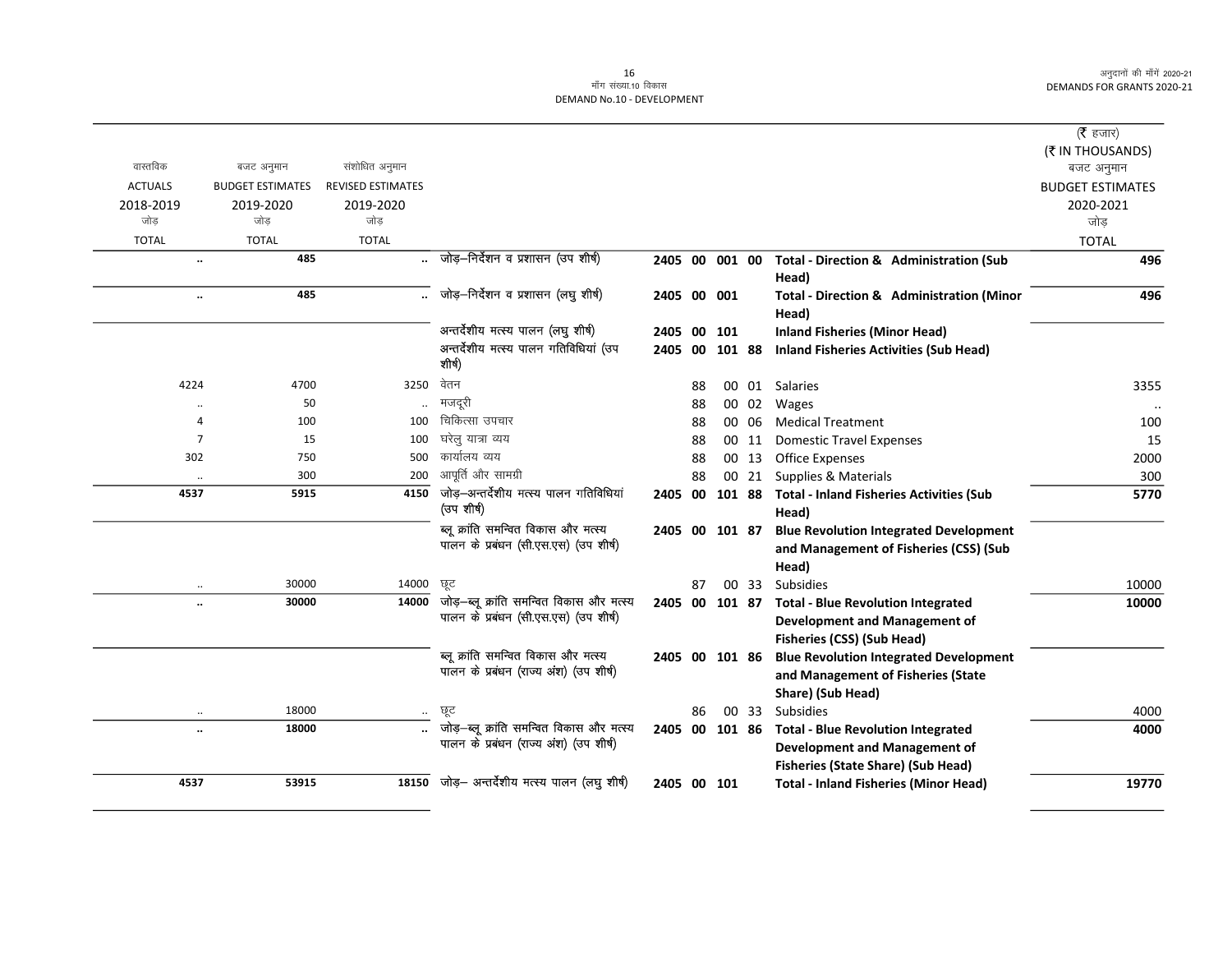|                      |                         |                          |                                          |             |    |        |       |                                                 | ( <b>रै</b> हजार)       |
|----------------------|-------------------------|--------------------------|------------------------------------------|-------------|----|--------|-------|-------------------------------------------------|-------------------------|
|                      |                         |                          |                                          |             |    |        |       |                                                 | (₹ IN THOUSANDS)        |
| वास्तविक             | बजट अनुमान              | संशोधित अनुमान           |                                          |             |    |        |       |                                                 | बजट अनुमान              |
| <b>ACTUALS</b>       | <b>BUDGET ESTIMATES</b> | <b>REVISED ESTIMATES</b> |                                          |             |    |        |       |                                                 | <b>BUDGET ESTIMATES</b> |
| 2018-2019            | 2019-2020               | 2019-2020                |                                          |             |    |        |       |                                                 | 2020-2021               |
| जोड़                 | जोड                     | जोड                      |                                          |             |    |        |       |                                                 | जोड                     |
| <b>TOTAL</b>         | <b>TOTAL</b>            | <b>TOTAL</b>             |                                          |             |    |        |       |                                                 | <b>TOTAL</b>            |
| 4537                 | 54400                   | 18150                    | जोड़-मुख्य शीर्ष "2405"                  | 2405        |    |        |       | TOTAL - MAJOR HEAD"2405"                        | 20266                   |
|                      |                         |                          | मुख्य शीर्ष "2415"                       |             |    |        |       | <b>MAJOR HEAD "2415"</b>                        |                         |
|                      |                         |                          | कृषि अनुसंधान और शिक्षा (मुख्य शीर्ष)    | 2415        |    |        |       | <b>Agricultural Research and Education</b>      |                         |
|                      |                         |                          |                                          |             |    |        |       | (Major Head)                                    |                         |
|                      |                         |                          | पशु पालन (उप मुख्य शीर्ष)                | 2415 03     |    |        |       | Animal Husbandry (Sub Major Head)               |                         |
|                      |                         |                          | अनुसंधान (लघु शीर्ष)                     | 2415 03 004 |    |        |       | <b>Research (Minor Head)</b>                    |                         |
| 1692                 | $\ddotsc$               |                          | पशु चिकित्सा अनुसंधान (उप शीर्ष)         | 2415 03     |    | 004 99 |       | <b>Veterinary Research (Sub Head)</b>           |                         |
|                      | 2000                    | 2000                     | वेतन                                     |             | 99 |        | 00 01 | Salaries                                        | 3415                    |
| $\ddot{\phantom{a}}$ | 20                      |                          | 2320 चिकित्सा उपचार                      |             | 99 |        | 00 06 | <b>Medical Treatment</b>                        | 500                     |
| $\ddotsc$            | 10                      |                          | घरेलू यात्रा व्यय                        |             | 99 |        | 00 11 | <b>Domestic Travel Expenses</b>                 | 10                      |
| 1692                 | 2030                    | 4320                     | जोड़-पशु चिकित्सा अनुसंधान (उप शीर्ष)    | 2415 03     |    |        |       | 004 99 Total - Veterinary Research (Sub Head)   | 3925                    |
|                      |                         |                          |                                          |             |    |        |       |                                                 |                         |
| 1692                 | 2030                    | 4320                     | जोड़-अनुसंधान (लघु शीर्ष)                | 2415 03 004 |    |        |       | <b>Total - Research (Minor Head)</b>            | 3925                    |
|                      |                         |                          | अन्य संस्थाओं को सहायता (लघु शीर्ष)      | 2415 03 120 |    |        |       | Assistance to other Institutions (Minor         |                         |
|                      |                         |                          |                                          |             |    |        |       | Head)                                           |                         |
|                      |                         |                          | एस.पी.सी.ए. को अनुदान (उप शीर्ष)         | 2415 03     |    | 120 99 |       | Grants in aid to S.P.C.A. (Sub Head)            |                         |
| 16400                | 10000                   |                          | सहायता अनुदान–सामान्य                    |             | 99 |        | 00 31 | Grants-in-aid-General                           | 8000                    |
| 12500                | 30000                   |                          | 21000 सहायता अनुदान-वेतन                 |             | 99 |        | 00 36 | Grants-in-aid-Salaries                          | 22000                   |
| 28900                | 40000                   | 21000                    | जोड़-एस.पी.सी.ए. को अनुदान (उप शीर्ष)    | 2415 03     |    | 120 99 |       | Total - Grants in aid to S.P.C.A. (Sub Head)    | 30000                   |
|                      |                         |                          |                                          |             |    |        |       |                                                 |                         |
| 28900                | 40000                   | 21000                    | जोड़-अन्य संस्थाओं को सहायता (लघु शीर्ष) | 2415 03 120 |    |        |       | <b>Total - Assistance to other Institutions</b> | 30000                   |
|                      |                         |                          |                                          |             |    |        |       | (Minor Head)                                    |                         |
| 30592                | 42030                   | 25320                    | जोड़-पशु पालन (उप मुख्य शीर्ष)           | 2415 03     |    |        |       | <b>Total - Animal Husbandry (Sub Major</b>      | 33925                   |
|                      |                         |                          |                                          |             |    |        |       | Head)                                           |                         |
|                      |                         |                          | मत्स्य पालन (उप मुख्य शीर्ष)             | 2415 05     |    |        |       | <b>Fisheries (Sub Major Head)</b>               |                         |
|                      |                         |                          | अनुसंधान (लघु शीर्ष)                     | 2415 05     |    | 004    |       | <b>Research (Minor Head)</b>                    |                         |
|                      |                         |                          | अनुसंधान (उप शीर्ष)                      | 2415 05     |    | 004 00 |       | <b>Research (Sub Head)</b>                      |                         |
| 896                  | 1100                    | 900                      | वेतन                                     |             | 00 |        | 00 01 | Salaries                                        | 1198                    |
| 8                    | 10                      |                          | मजदरी                                    |             | 00 |        | 00 02 | Wages                                           | 25                      |
|                      | 25                      | 25                       | चिकित्सा उपचार                           |             | 00 |        | 00 06 | <b>Medical Treatment</b>                        | 25                      |
| 13                   | 25                      |                          | घरेलु यात्रा व्यय                        |             | 00 |        | 00 11 | <b>Domestic Travel Expenses</b>                 | 25                      |
|                      |                         |                          |                                          |             |    |        |       |                                                 |                         |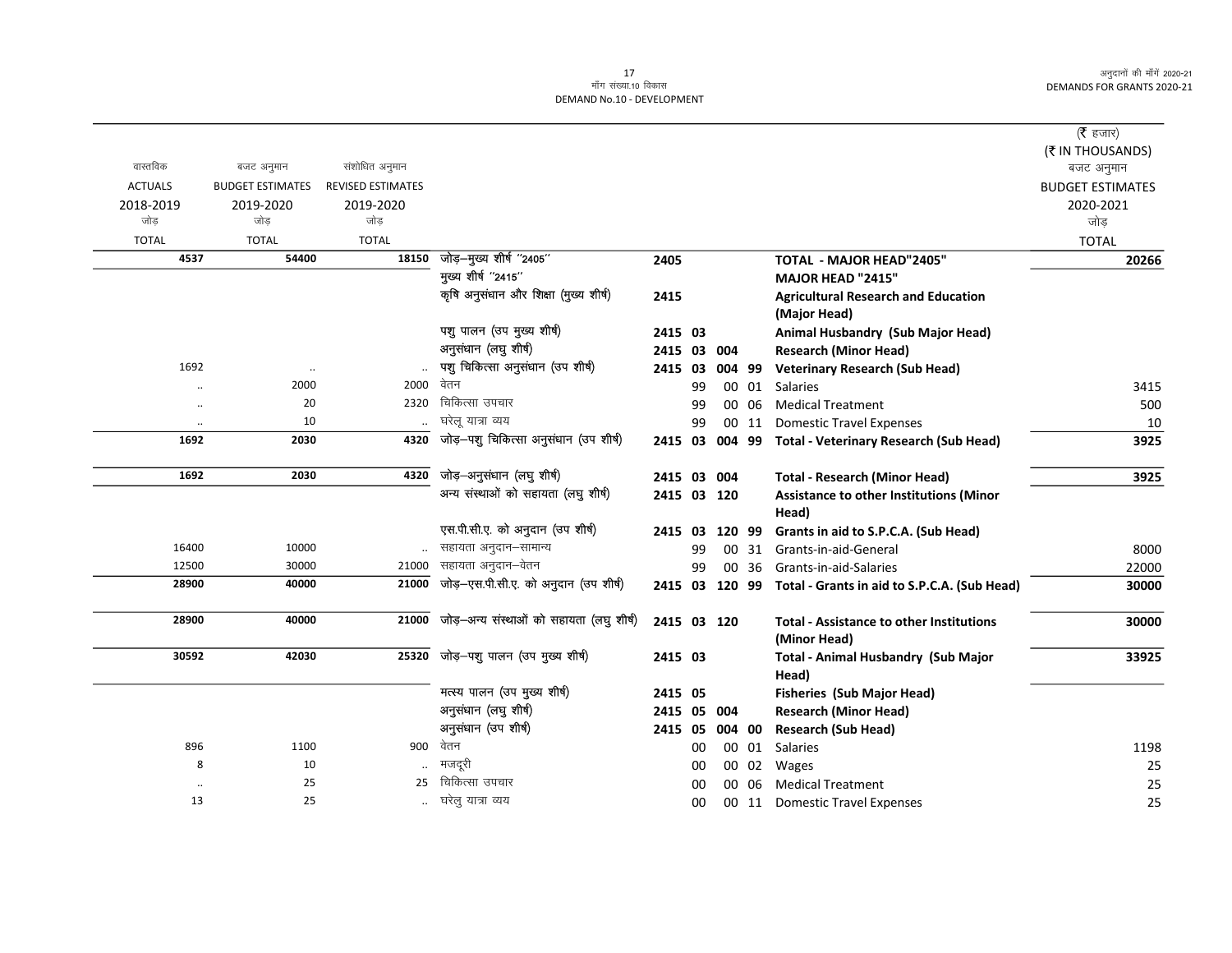|                |                         |                          |                                                                                                                                                                                                                  |                |    |       |                                                                                                                              | ( $\bar{\tau}$ हजार)    |
|----------------|-------------------------|--------------------------|------------------------------------------------------------------------------------------------------------------------------------------------------------------------------------------------------------------|----------------|----|-------|------------------------------------------------------------------------------------------------------------------------------|-------------------------|
|                |                         |                          |                                                                                                                                                                                                                  |                |    |       |                                                                                                                              | (₹ IN THOUSANDS)        |
| वास्तविक       | बजट अनुमान              | संशोधित अनुमान           |                                                                                                                                                                                                                  |                |    |       |                                                                                                                              | बजट अनुमान              |
| <b>ACTUALS</b> | <b>BUDGET ESTIMATES</b> | <b>REVISED ESTIMATES</b> |                                                                                                                                                                                                                  |                |    |       |                                                                                                                              | <b>BUDGET ESTIMATES</b> |
| 2018-2019      | 2019-2020               | 2019-2020                |                                                                                                                                                                                                                  |                |    |       |                                                                                                                              | 2020-2021               |
| जोड            | जोड                     | जोड                      |                                                                                                                                                                                                                  |                |    |       |                                                                                                                              | जोड़                    |
| <b>TOTAL</b>   | <b>TOTAL</b>            | <b>TOTAL</b>             |                                                                                                                                                                                                                  |                |    |       |                                                                                                                              | <b>TOTAL</b>            |
| 917            | 1160                    | 925                      | जोड़-अनुसंधान (उप शीर्ष)                                                                                                                                                                                         | 2415 05 004 00 |    |       | <b>Total - Research (Sub Head)</b>                                                                                           | 1273                    |
| 917            | 1160                    | 925                      | जोड़-अनुसंधान (लघु शीर्ष)                                                                                                                                                                                        | 2415 05 004    |    |       | <b>Total - Research (Minor Head)</b>                                                                                         | 1273                    |
| 917            | 1160                    | 925                      | जोड़-मत्स्य पालन (उप मुख्य शीर्ष)                                                                                                                                                                                | 2415 05        |    |       | <b>Total - Fisheries (Sub Major Head)</b>                                                                                    | 1273                    |
| 31509          | 43190                   | 26245                    | जोड़-मुख्य शीर्ष "2415"                                                                                                                                                                                          | 2415           |    |       | <b>TOTAL - MAJOR HEAD"2415"</b>                                                                                              | 35198                   |
|                |                         |                          | मुख्य शीर्ष "2515"                                                                                                                                                                                               |                |    |       | <b>MAJOR HEAD "2515"</b>                                                                                                     |                         |
|                |                         |                          | अन्य ग्रामीण विकास कार्यक्रम (मुख्य शीर्ष)                                                                                                                                                                       | 2515           |    |       | <b>Other Rural Development Programme</b><br>(Major Head)                                                                     |                         |
|                |                         |                          | अनूसूचित जाति के लिए विशेष घटक<br>योजना (लघु शीर्ष)                                                                                                                                                              | 2515 00 789    |    |       | <b>Special Component Plan for Scheduled</b><br><b>Caste (Minor Head)</b>                                                     |                         |
|                |                         |                          | आई.डी.आर.यू.बी. के माध्यम से ग्रामीण<br>विकास बोर्ड के कार्य जिसमें जल निकाय<br>सम्मिलित हैं तथा 5 प्रतिशत परिव्यय<br>ग्रामीण विकास बोर्ड के कार्यों की मरम्मत<br>हेतू जुडी है (एस.सी.एस.पी.) (उप शीर्ष)         | 2515 00 789 98 |    |       | <b>IDRUV Works including water bodies</b><br>through DVDB including 5% outlay for<br>Repair of IDRUV works (SCSP) (Sub Head) |                         |
| 1620           | 40000                   | 2400                     | लघु कार्य                                                                                                                                                                                                        |                | 98 | 00 27 | <b>Minor Works</b>                                                                                                           | 2300                    |
| 1620           | 40000                   | 2400                     | जोड़—आई.डी.आर.यू.बी. के माध्यम से<br>ग्रामीण विकास बोर्ड के कार्य जिसमें जल<br>निकाय सम्मिलित हैं तथा 5 प्रतिशत<br>परिव्यय ग्रामीण विकास बोर्ड के कार्यों की<br>मरम्मत हेतू जुडी है (एस.सी.एस.पी.) (उप<br>शीर्ष) | 2515 00 789 98 |    |       | Total - IDRUV Works including water odies<br>through DVDB including 5% outlay for<br>Repair of IDRUV works (SCSP) (Sub Head) | 2300                    |
| 1620           | 40000                   | 2400                     | जोड़-अनूसूचित जाति के लिए विशेष घटक<br>योजना (लघु शीर्ष)                                                                                                                                                         | 2515 00 789    |    |       | <b>Total - Special Component Plan for</b><br><b>Scheduled Caste (Minor Head)</b>                                             | 2300                    |
|                |                         |                          | अन्य ब्यय (लघु शीर्ष)                                                                                                                                                                                            | 2515 00 800    |    |       | <b>Other Expenditure (Minor Head)</b>                                                                                        |                         |
| 24983          |                         |                          | ग्रामीण गांवों के विकास के लिए लघु<br>मास्टर प्लान (उप शीर्ष)                                                                                                                                                    | 2515 00 800 85 |    |       | Mini Master Plan for development of Rural<br>villages (Sub Head)                                                             |                         |
| $\cdot$        | 17600                   | 17500                    | वेतन                                                                                                                                                                                                             |                | 85 | 00 01 | Salaries                                                                                                                     | 18050                   |
|                | 500                     | 500                      | चिकित्सा उपचार                                                                                                                                                                                                   |                | 85 | 00 06 | <b>Medical Treatment</b>                                                                                                     | 500                     |
|                | $\cdot$ .               | 50                       | घरेलू यात्रा व्यय                                                                                                                                                                                                |                | 85 |       | 00 11 Domestic Travel Expenses                                                                                               | 50                      |
|                | $\cdot\cdot$            | 600                      | विदेश यात्रा व्यय                                                                                                                                                                                                |                | 85 |       | 00 12 Foreign Travel Expenses                                                                                                | 600                     |
|                | 3900                    | 3150                     | कार्यालय व्यय                                                                                                                                                                                                    |                | 85 | 00 13 | <b>Office Expenses</b>                                                                                                       | 2000                    |
|                | 8000                    | 8000                     | किराया, महसूल व कर                                                                                                                                                                                               |                | 85 |       | 00 14 Rents, Rates and Taxes                                                                                                 | 8800                    |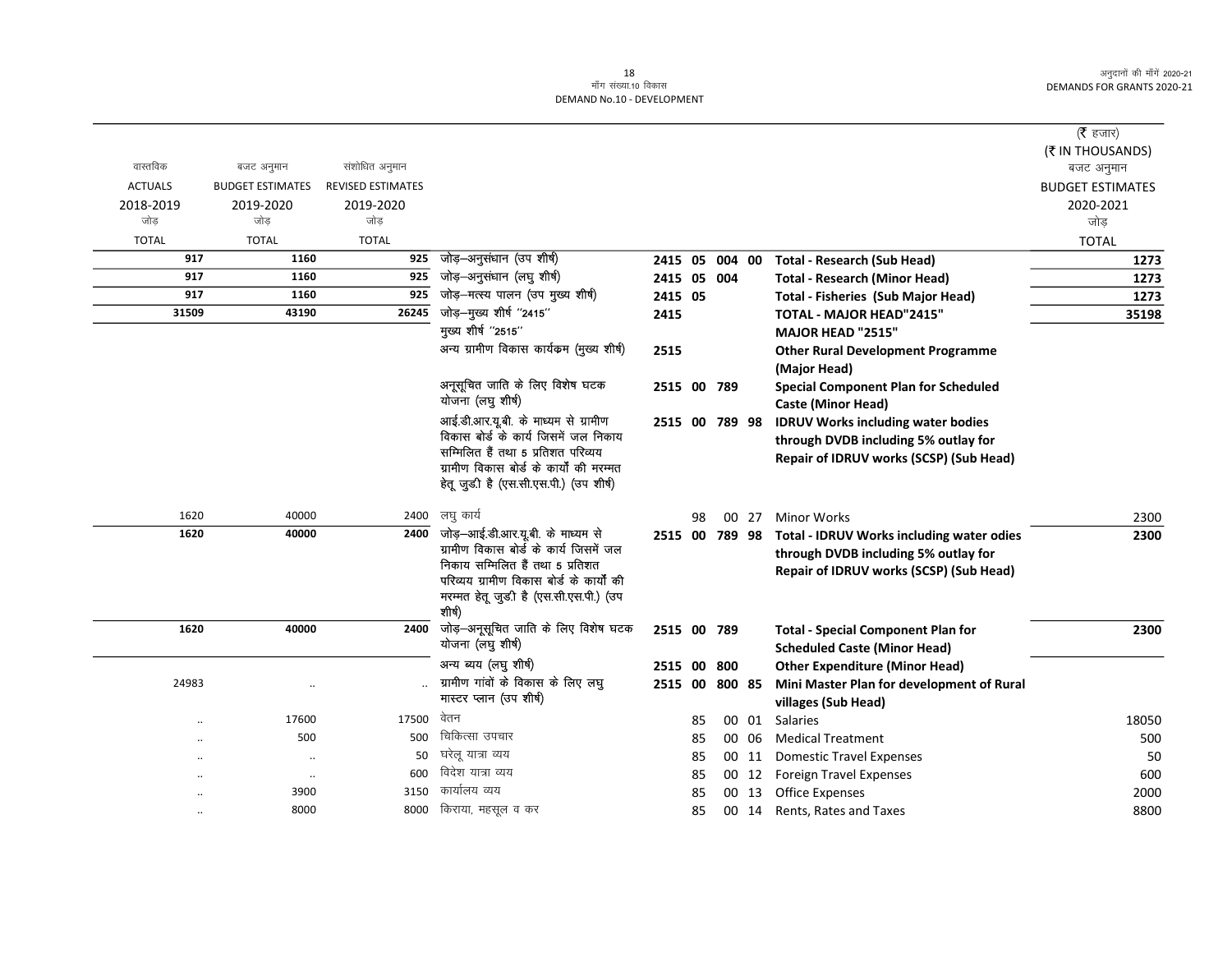|                |                         |                          |                                                                                |                |    |       |                                                         | ( $\bar{\tau}$ हजार)    |
|----------------|-------------------------|--------------------------|--------------------------------------------------------------------------------|----------------|----|-------|---------------------------------------------------------|-------------------------|
|                |                         |                          |                                                                                |                |    |       |                                                         | (₹ IN THOUSANDS)        |
| वास्तविक       | बजट अनुमान              | संशोधित अनुमान           |                                                                                |                |    |       |                                                         | बजट अनुमान              |
| <b>ACTUALS</b> | <b>BUDGET ESTIMATES</b> | <b>REVISED ESTIMATES</b> |                                                                                |                |    |       |                                                         | <b>BUDGET ESTIMATES</b> |
| 2018-2019      | 2019-2020               | 2019-2020                |                                                                                |                |    |       |                                                         | 2020-2021               |
| जोड            | जोड                     | जोड                      |                                                                                |                |    |       |                                                         | जोड़                    |
| <b>TOTAL</b>   | <b>TOTAL</b>            | <b>TOTAL</b>             |                                                                                |                |    |       |                                                         | <b>TOTAL</b>            |
| 24983          | 30000                   | 29800                    | जोड़—ग्रामीण गांवों के विकास के लिए लघु                                        |                |    |       | 2515 00 800 85 Total - Mini Master Plan for development | 30000                   |
|                |                         |                          | मास्टर प्लान (उप शीर्ष)                                                        |                |    |       | of Rural villages (Sub Head)                            |                         |
|                |                         |                          | आई.डी.आर.यू.बी. के माध्यम से ग्रामीण                                           | 2515 00 800 77 |    |       | <b>IDRUV Works including water bodies</b>               |                         |
|                |                         |                          | विकास बोर्ड के कार्य जिसमें जल निकाय                                           |                |    |       | through DVDB including 5% outlay for                    |                         |
|                |                         |                          | सम्मिलित हैं तथा 5 प्रतिशत परिव्यय<br>ग्रामीण विकास बोर्ड के कार्यों की मरम्मत |                |    |       | Repair of IDRUV works (General) (Sub                    |                         |
|                |                         |                          | हेतू जुड़ी है (सामान्य) (उप शीर्ष)                                             |                |    |       | Head)                                                   |                         |
|                |                         |                          |                                                                                |                |    |       |                                                         |                         |
| 7154           | 160000                  | 10700                    | लघु कार्य                                                                      |                | 77 | 00 27 | <b>Minor Works</b>                                      | 10700                   |
| 7154           | 160000                  | 10700                    | जोड़—आई.डी.आर.यू.बी. के माध्यम से                                              | 2515 00 800 77 |    |       | <b>Total - IDRUV Works including water odies</b>        | 10700                   |
|                |                         |                          | ग्रामीण विकास बोर्ड के कार्य जिसमें जल                                         |                |    |       | through DVDB including 5% outlay for                    |                         |
|                |                         |                          | निकाय सम्मिलित हैं तथा 5 प्रतिशत<br>परिव्यय ग्रामीण विकास बोर्ड के कार्यों की  |                |    |       | Repair of IDRUV works (General) (Sub                    |                         |
|                |                         |                          | मरम्मत हेतू जुडी है (सामान्य) (उप शीर्ष)                                       |                |    |       | Head)                                                   |                         |
|                |                         |                          |                                                                                |                |    |       |                                                         |                         |
| 32137          | 190000                  | 40500                    | जोड़-अन्य ब्यय (लघु शीर्ष)                                                     | 2515 00 800    |    |       | <b>Total - Other Expenditure (Minor Head)</b>           | 40700                   |
| 33757          | 230000                  | 42900                    | जोड़-मुख्य शीर्ष "2515"                                                        | 2515           |    |       | <b>TOTAL - MAJOR HEAD"2515"</b>                         | 43000                   |
|                |                         |                          | मुख्य शीर्ष "2702"                                                             |                |    |       | <b>MAJOR HEAD "2702"</b>                                |                         |
|                |                         |                          | लघु सिंचाई (मुख्य शीर्ष)                                                       | 2702           |    |       | <b>Minor Irrigation (Major Head)</b>                    |                         |
|                |                         |                          | सामान्य (उप मुख्य शीर्ष)                                                       | 2702 80        |    |       | <b>General (Sub Major Head)</b>                         |                         |
|                |                         |                          | अन्य व्यय (लघु शीर्ष)                                                          | 2702 80 800    |    |       | <b>Other Expenditure (Minor Head)</b>                   |                         |
| 30             |                         |                          | लघु सिंचाई योजना को युक्ति संगत करना                                           | 2702 80 800 97 |    |       | Rationalisation of minor irrigation                     |                         |
|                |                         |                          | (सी.एस.एस) (उप शीर्ष)                                                          |                |    |       | schemes (CSS) (Sub Head)                                |                         |
|                | 1400                    | 100                      | वेतन                                                                           |                | 97 | 00 01 | Salaries                                                | 900                     |
|                | 50                      |                          | चिकित्सा उपचार                                                                 |                | 97 | 00 06 | <b>Medical Treatment</b>                                | $\ldots$                |
|                | 100                     |                          | घरेलू यात्रा व्यय                                                              |                | 97 | 00 11 | <b>Domestic Travel Expenses</b>                         | $\ddotsc$               |
|                | 50                      | 600                      | कार्यालय व्यय                                                                  |                | 97 | 00 13 | Office Expenses                                         | 700                     |
| 30             | 1600                    | 700                      | जोड़-लघु सिंचाई योजना को युक्ति संगत                                           | 2702 80 800 97 |    |       | Total - Rationalisation of minor irrigation             | 1600                    |
|                |                         |                          | करना (सी.एस.एस) (उप शीर्ष)                                                     |                |    |       | schemes (CSS) (Sub Head)                                |                         |
| 30             | 1600                    | 700                      | जोड़–अन्य ब्यय (लघु शीर्ष)                                                     | 2702 80 800    |    |       | <b>Total - Other Expenditure (Minor Head)</b>           | 1600                    |
| 30             | 1600                    | 700                      | जोड़-सामान्य (उप मुख्य शीर्ष)                                                  | 2702 80        |    |       | Total - General (Sub Major Head)                        | 1600                    |
| 30             | 1600                    |                          | $\overline{700}$ जोड़-मुख्य शीर्ष "2702"                                       | 2702           |    |       | TOTAL - MAJOR HEAD"2702"                                | 1600                    |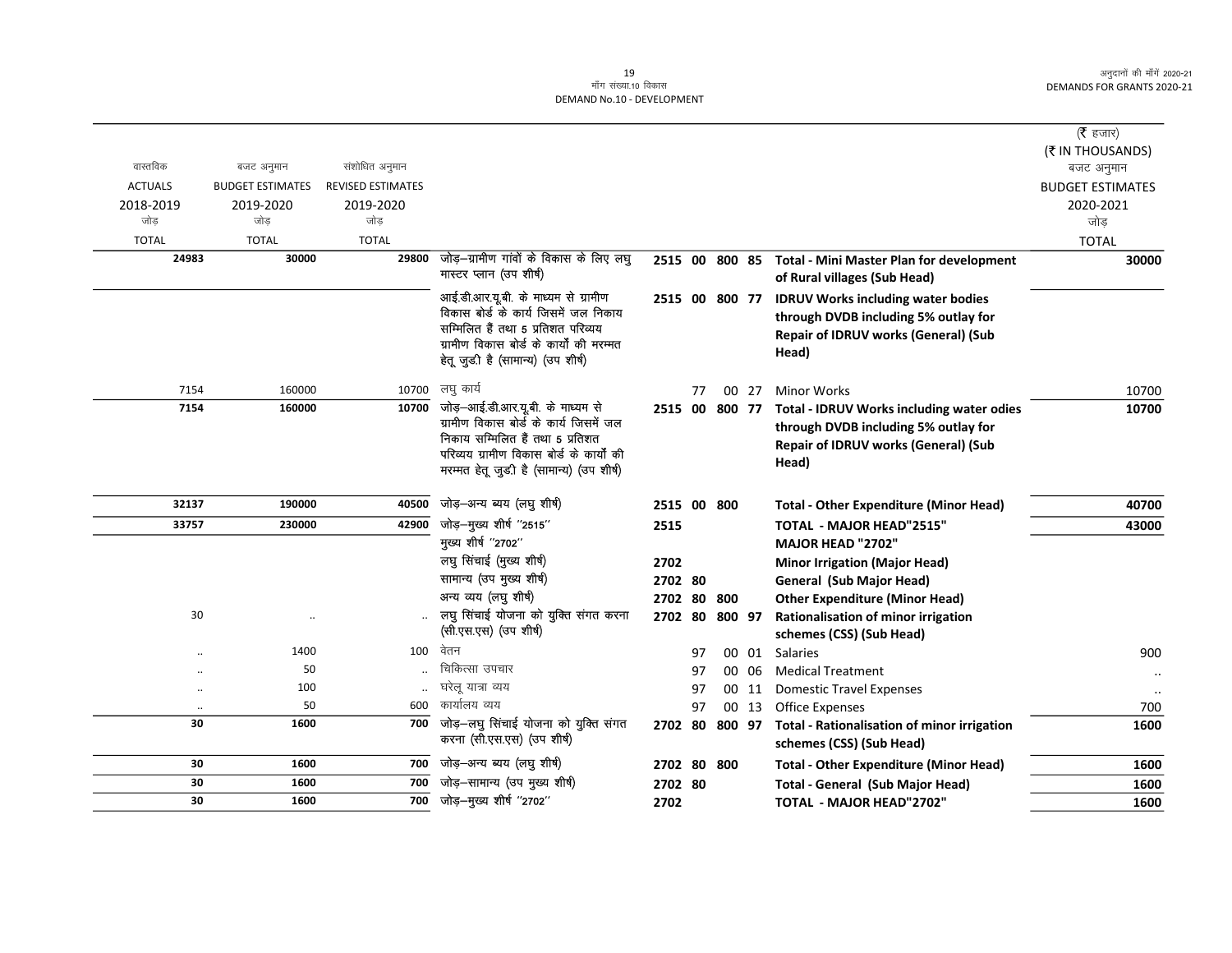| ( $\bar{\tau}$ हजार)    |                                                  |       |             |         |         |                                         |                          |                         |                |
|-------------------------|--------------------------------------------------|-------|-------------|---------|---------|-----------------------------------------|--------------------------|-------------------------|----------------|
| (₹ IN THOUSANDS)        |                                                  |       |             |         |         |                                         |                          |                         |                |
| बजट अनुमान              |                                                  |       |             |         |         |                                         | संशोधित अनुमान           | बजट अनुमान              | वास्तविक       |
| <b>BUDGET ESTIMATES</b> |                                                  |       |             |         |         |                                         | <b>REVISED ESTIMATES</b> | <b>BUDGET ESTIMATES</b> | <b>ACTUALS</b> |
| 2020-2021               |                                                  |       |             |         |         |                                         | 2019-2020                | 2019-2020               | 2018-2019      |
| जोड                     |                                                  |       |             |         |         |                                         | जोड                      | जोड                     | जोड            |
| <b>TOTAL</b>            |                                                  |       |             |         |         |                                         | <b>TOTAL</b>             | <b>TOTAL</b>            | <b>TOTAL</b>   |
|                         | MAJOR HEAD "3451"                                |       |             |         |         | मुख्य शीर्ष "3451"                      |                          |                         |                |
|                         | <b>Secretariat Economic Services (Major</b>      |       |             |         | 3451    | सचिवालय आर्थिक सेवाएं (मुख्य शीर्ष)     |                          |                         |                |
|                         | Head)                                            |       |             |         |         |                                         |                          |                         |                |
|                         | <b>Secretariat (Minor Head)</b>                  |       | 090         | 3451 00 |         | सचिवालय (लघु शीर्ष)                     |                          |                         |                |
|                         | <b>Development Deptt. (Sub Head)</b>             |       | 090 67      | 3451 00 |         | विकास विभाग (उप शीर्ष)                  |                          |                         |                |
| 36000                   | Salaries                                         | 00 01 |             | 67      |         | वेतन                                    | 32500                    | 32500                   | 29402          |
| 500                     | Wages                                            | 00 02 |             | 67      |         | मजदूरी                                  | 380                      | 500                     | 209            |
| 25                      | O.T.A.                                           | 00 03 |             | 67      |         | समयोपरि भत्ता                           |                          | 25                      | $\ldots$       |
| 1600                    | <b>Medical Treatment</b>                         | 00 06 |             | 67      |         | चिकित्सा उपचार                          | 1400                     | 1000                    | 987            |
| 100                     | <b>Domestic Travel Expenses</b>                  | 00 11 |             | 67      |         | घरेलु यात्रा व्यय                       | 100                      | 50                      | 31             |
| 2000                    | <b>Office Expenses</b>                           | 00 13 |             | 67      |         | कार्यालय व्यय                           | 2800                     | 1800                    | 1277           |
|                         | <b>Information Technology</b>                    |       | 99          | 67      |         | सूचना तकनीक                             |                          |                         |                |
| 600                     | <b>Office Expenses</b>                           | 99 13 |             | 67      |         | कार्यालय व्यय                           | 600                      | 600                     | 535            |
| 40825                   | 090 67 Total - Development Deptt. (Sub Head)     |       |             | 3451 00 |         | जोड़-विकास विभाग (उप शीर्ष)             | 37780                    | 36475                   | 32441          |
| 40825                   | <b>Total - Secretariat (Minor Head)</b>          |       | 3451 00 090 |         |         | जोड़-सचिवालय (लघु शीर्ष)                | 37780                    | 36475                   | 32441          |
| 40825                   | <b>TOTAL - MAJOR HEAD"3451"</b>                  |       |             |         |         | जोड़-मुख्य शीर्ष "3451"                 | 37780                    | 36475                   | 32441          |
| 1252700                 | <b>TOTAL - REVENUE SECTION</b>                   |       |             |         |         | जोड–राजस्व भाग                          | 799600                   | 2176900                 | 575480         |
| 1252300                 | Voted                                            |       |             |         | स्वीकृत |                                         | 799200                   | 2176500                 | 572874         |
| 400                     | Charged                                          |       |             |         | भारित   |                                         | 400                      | 400                     | 2606           |
|                         | <b>CAPITAL SECTION:</b>                          |       |             |         |         | पूँजी भाग:                              |                          |                         |                |
|                         | MAJOR HEAD "4401"                                |       |             |         |         | मुख्य शीर्ष "4401"                      |                          |                         |                |
|                         | Capital Outlay on Crop Husbandry (Major<br>Head) |       |             |         | 4401    | पौध पालन पर पूँजी परिव्यय (मुख्य शीर्ष) |                          |                         |                |
|                         | <b>Agricultural Farms (Minor Head)</b>           |       | 104         | 00      | 4401    | कृषि फार्म (लघु शीर्ष)                  |                          |                         |                |
|                         | Smart Krishi Yojna (Sub Head)                    |       | 104 97      | 4401 00 |         | स्मार्ट कृषि योजना (उप शीर्ष)           |                          |                         |                |
|                         | Machinery & Equipment                            | 00 52 |             | 97      |         | मशीनरी तथा उपकरण                        |                          | 5000                    | $\ddotsc$      |
|                         | Major Works                                      | 00 53 |             | 97      |         | बडे निर्माण कार्य                       |                          | 50000                   | $\ddotsc$      |
| $\ddotsc$               | Total - Smart Krishi Yojna (Sub Head)            |       | 104 97      | 4401 00 |         | जोड़-स्मार्ट कृषि योजना (उप शीर्ष)      | $\ddotsc$                | 55000                   | $\ddotsc$      |
| $\ldots$                | <b>Total - Agricultural Farms (Minor Head)</b>   |       | 4401 00 104 |         |         | जोड़-कृषि फार्म (लघु शीर्ष)             |                          | 55000                   | $\ddotsc$      |
| $\cdots$                | TOTAL - MAJOR HEAD"4401"                         |       |             |         | 4401    | जोड़-मुख्य शीर्ष "4401"                 |                          | 55000                   | $\ldots$       |
|                         | MAJOR HEAD "4403"                                |       |             |         |         | मुख्य शीर्ष "4403"                      |                          |                         |                |
|                         |                                                  |       |             |         |         |                                         |                          |                         |                |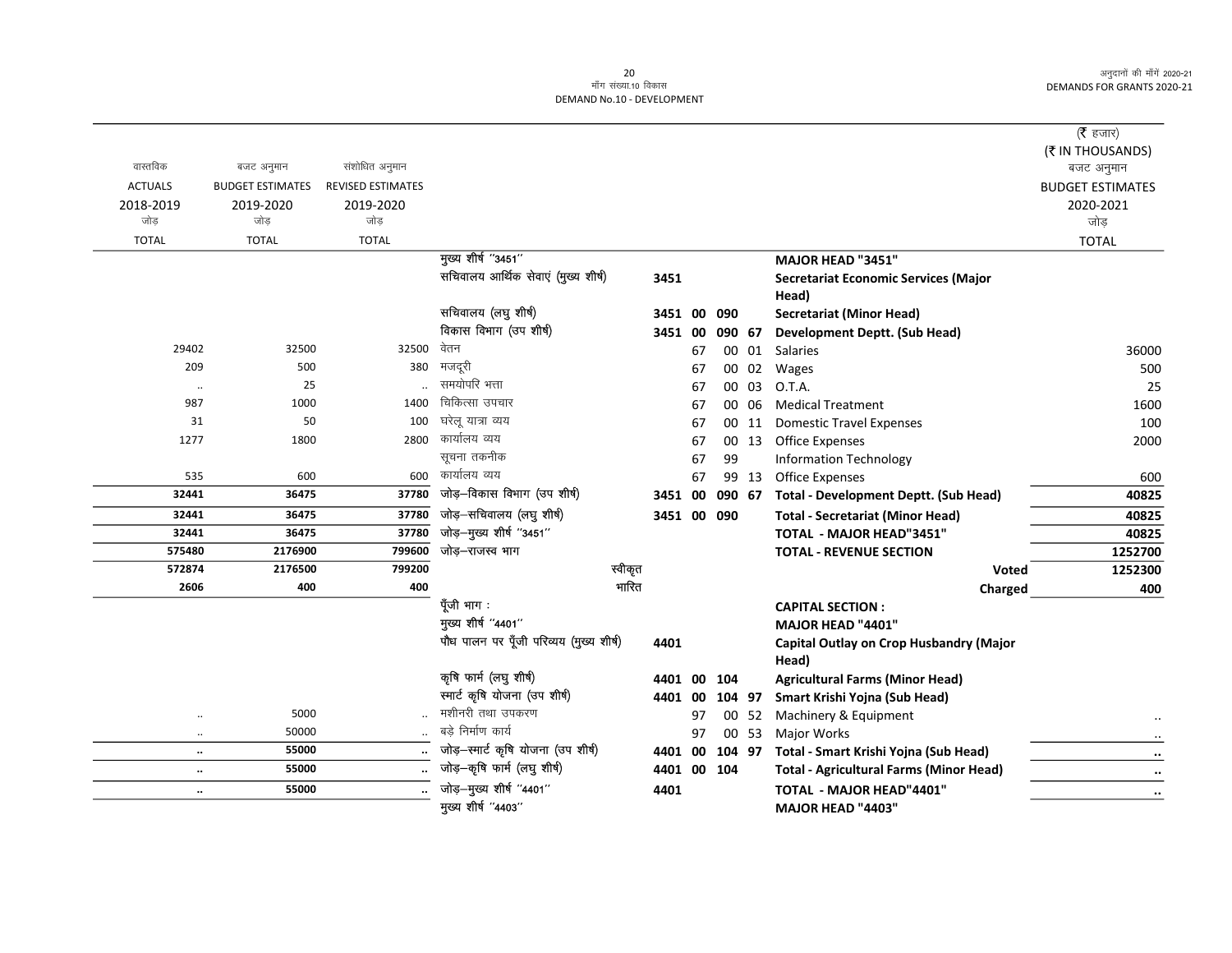|                      |                         |                          |                                                |                |    |     |       |                                               | ( <b>रै</b> हजार)<br>(₹ IN THOUSANDS) |
|----------------------|-------------------------|--------------------------|------------------------------------------------|----------------|----|-----|-------|-----------------------------------------------|---------------------------------------|
| वास्तविक             | बजट अनुमान              | संशोधित अनुमान           |                                                |                |    |     |       |                                               | बजट अनुमान                            |
| <b>ACTUALS</b>       | <b>BUDGET ESTIMATES</b> | <b>REVISED ESTIMATES</b> |                                                |                |    |     |       |                                               | <b>BUDGET ESTIMATES</b>               |
| 2018-2019            | 2019-2020               | 2019-2020                |                                                |                |    |     |       |                                               | 2020-2021                             |
| जोड                  | जोड                     | जोड                      |                                                |                |    |     |       |                                               | जोड                                   |
| <b>TOTAL</b>         | <b>TOTAL</b>            | <b>TOTAL</b>             |                                                |                |    |     |       |                                               | <b>TOTAL</b>                          |
|                      |                         |                          | पशुपालन पर पूँजी परिव्यय (मुख्य शीर्ष)         | 4403           |    |     |       | <b>Capital Outlay on Animal Husbandry</b>     |                                       |
|                      |                         |                          |                                                |                |    |     |       | (Major Head)                                  |                                       |
|                      |                         |                          | पशु चिकित्सा व पशु स्वास्थ्य (लघु शीर्ष)       | 4403 00 101    |    |     |       | <b>Veterinary Services and animal Health</b>  |                                       |
|                      |                         |                          |                                                |                |    |     |       | (Minor Head)                                  |                                       |
| 8051                 |                         |                          | अस्पतालों और औषधालयों में पशु चिकित्सा         | 4403 00 101 90 |    |     |       | Veterinary services and control of            |                                       |
|                      |                         |                          | सेवायें व संकामक रोगों की रोकथाम (उप<br>शीर्ष) |                |    |     |       | contagious diseases in hospitals/             |                                       |
|                      |                         |                          |                                                |                |    |     |       | <b>Dispensaries (Sub Head)</b>                |                                       |
| $\ddot{\phantom{0}}$ | 50000                   | 50000                    | मशीनरी तथा उपकरण                               |                | 90 |     | 00 52 | Machinery & Equipment                         | 160000                                |
| $\ddot{\phantom{0}}$ | 20000                   | 20000                    | बडे निर्माण कार्य                              |                | 90 |     | 00 53 | <b>Major Works</b>                            | 140000                                |
| 8051                 | 70000                   | 70000                    | अस्पतालों और औषधालयों में पशु चिकित्सा         | 4403 00 101 90 |    |     |       | Total - Veterinary services and control of    | 300000                                |
|                      |                         |                          | सेवायें व संकामक रोगों की रोकथाम (उप<br>शीर्ष) |                |    |     |       | contagious diseases in hospitals/             |                                       |
|                      |                         |                          |                                                |                |    |     |       | <b>Dispensaries (Sub Head)</b>                |                                       |
| 8051                 | 70000                   | 70000                    | जोड़-पशु चिकित्सा व पशु स्वास्थ्य (लघु         | 4403 00 101    |    |     |       | <b>Total - Veterinary Services and Animal</b> | 300000                                |
|                      |                         |                          | शीर्ष)                                         |                |    |     |       | <b>Health (Minor Head)</b>                    |                                       |
| 8051                 | 70000                   | 70000                    | जोड़-मुख्य शीर्ष "4403"                        | 4403           |    |     |       | TOTAL - MAJOR HEAD"4403"                      | 300000                                |
|                      |                         |                          | मुख्य शीर्ष "4515"                             |                |    |     |       | <b>MAJOR HEAD "4515"</b>                      |                                       |
|                      |                         |                          | अन्य ग्रामीण विकास कार्यक्रमों पर पूँजी        | 4515           |    |     |       | <b>Capital Outlay on Other Rural</b>          |                                       |
|                      |                         |                          | परिव्यय (मुख्य शीर्ष)                          |                |    |     |       | <b>Development Programme (Major Head)</b>     |                                       |
|                      |                         |                          | ग्रामीण विकास (लघु शीर्ष)                      | 4515           | 00 | 103 |       | <b>Rural Development (Minor Head)</b>         |                                       |
|                      |                         |                          | ग्रामीण गांवों के समेकित विकास के              | 4515 00 103 93 |    |     |       | <b>Village Development Board for works</b>    |                                       |
|                      |                         |                          | अर्न्तगत ग्रामीण विकास बोर्ड (उप शीर्ष)        |                |    |     |       | under Integrated Development of Rural         |                                       |
|                      |                         |                          |                                                |                |    |     |       | Villages (IDRUV) (Sub Head)                   |                                       |
| 1107185              | 3120000                 | 2420000                  | बडे निर्माण कार्य                              |                | 93 |     | 00 53 | Major Works                                   | 3269300                               |
| 1107185              | 3120000                 | 2420000                  | जोड़—ग्रामीण गांवों के समेकित विकास के         | 4515 00 103 93 |    |     |       | <b>Total - Village Development Board for</b>  | 3269300                               |
|                      |                         |                          | अर्न्तगत ग्रामीण विकास बोर्ड (उप शीर्ष)        |                |    |     |       | works under Integrated Development of         |                                       |
|                      |                         |                          |                                                |                |    |     |       | Rural Villages (IDRUV) (Sub Head)             |                                       |
| 1107185              | 3120000                 | 2420000                  | जोड़—ग्रामीण विकास (लघु शीर्ष)                 | 4515 00 103    |    |     |       | <b>Total - Rural Development (Minor Head)</b> | 3269300                               |
|                      |                         |                          | अनूसुचित जातियों के लिए विशेष घटक              | 4515 00 789    |    |     |       | <b>Special Component Plan for Scheduled</b>   |                                       |
|                      |                         |                          | योजना (लघु शीर्ष)                              |                |    |     |       | <b>Castes (Minor Head)</b>                    |                                       |